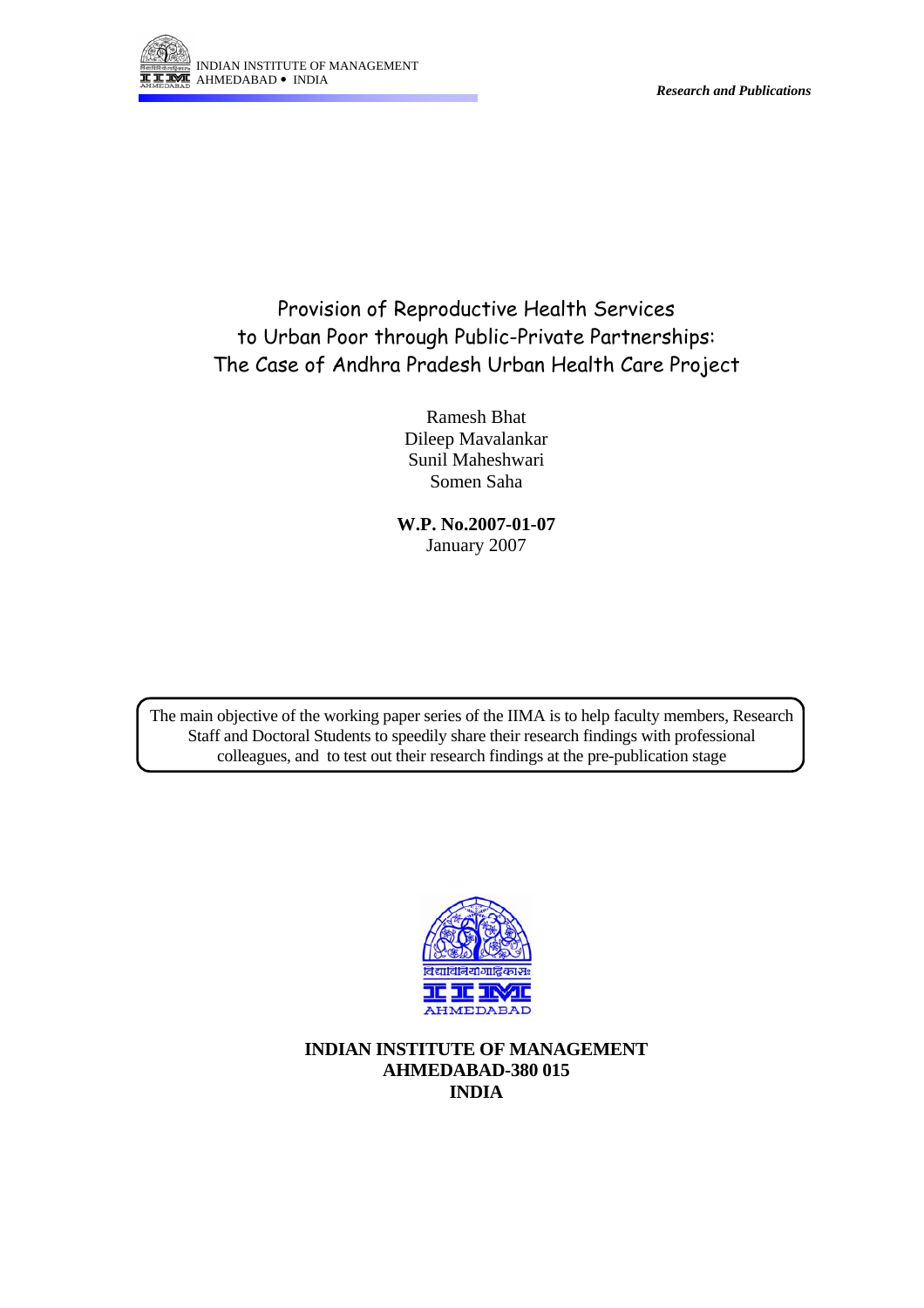$\overline{a}$ 

## Provision of Reproductive Health Services to Urban Poor through Public-Private Partnerships: The Case of Andhra Pradesh Urban Health Care Project<sup>[1](#page-1-0)</sup>

Ramesh Bhat Dileep Mavalankar Sunil Maheshwari Somen Saha

#### **Abstract**

*Andhra Pradesh had initiated the Urban Slum Health Care Project to provide basic primary healthcare and family welfare services to urban poor living in slums in 2002. As of now, the project has established 192 Urban Health Centres (UHCs) in 74 municipalities of the state through contracting-out process to the NGOs. These UHCs cover population of about 3 million. State government has played pivotal role in creating capacities to monitor and supervise the functioning of these UHCs. This project was started with the World Bank support and the state has effectively managed the transition from a donor-funded project to government programme and at the same achieving demonstrable impact on health status among its target population. The scheme ensures people's participation in management of the UHCs and placing the power for identifying the health priority in the hand of the community. The case study identifies emerging challenges in the scheme implementation relating to (a) involvement of NGOs as partners in service delivery, (b) financing and financial management system, and (c) need to reposition the UHCs in view of changing epidemiological scenario. Some of the areas needing attention to address the challenge include: need to refine the service mix to better respond to the health needs of the population served; evolving a financial management practices to increase efficiency in disbursement; motivating NGOs to actively participate in the scheme; developing management capacity and competencies of both partners; and repositioning relationship between the state and non-state actors away from a contractual basis to an effective partnership.* 

Copyright © 2007 Indian Institute of Management, Ahmedabad

<span id="page-1-0"></span><sup>1</sup> We gratefully acknowledge the financial support from World Health Organisation Geneva for this study. We are grateful to Dr. Dale Huntington, WHO for providing critical comments on the first draft of this study. Mr. C.B.S. Venkata Ramana, IAS, Commissioner of Family Welfare, Andhra Pradesh has kindly given the consent in carrying this study. Dr. Pattabhi Ramaiya from the Department of Health and Family Welfare, Government of Andhra Pradesh has shared his useful insight on the scheme design and implementation. Dr. V. Suryanarayana Regional Coordinator of Urban Slum Health Care Project, Dr. P. Jagannatham DMHO Visakhapatnam, Mr. P. Suryachandar Rao DEMO Visakhapatnam, Dr. K. Rama Rao Medical Officer - UHC Visakhapatnam, Dr. P. Rama Rao Medical Officer – UHC Vizianagaram, staffs and MAS members of the UHCs in Visakhapatnam and Vizianagaram have provided useful support and insight on the activities and challenges of the UHCs. Ms. Priya Mohan Das shared her views on conceptualisation of the scheme.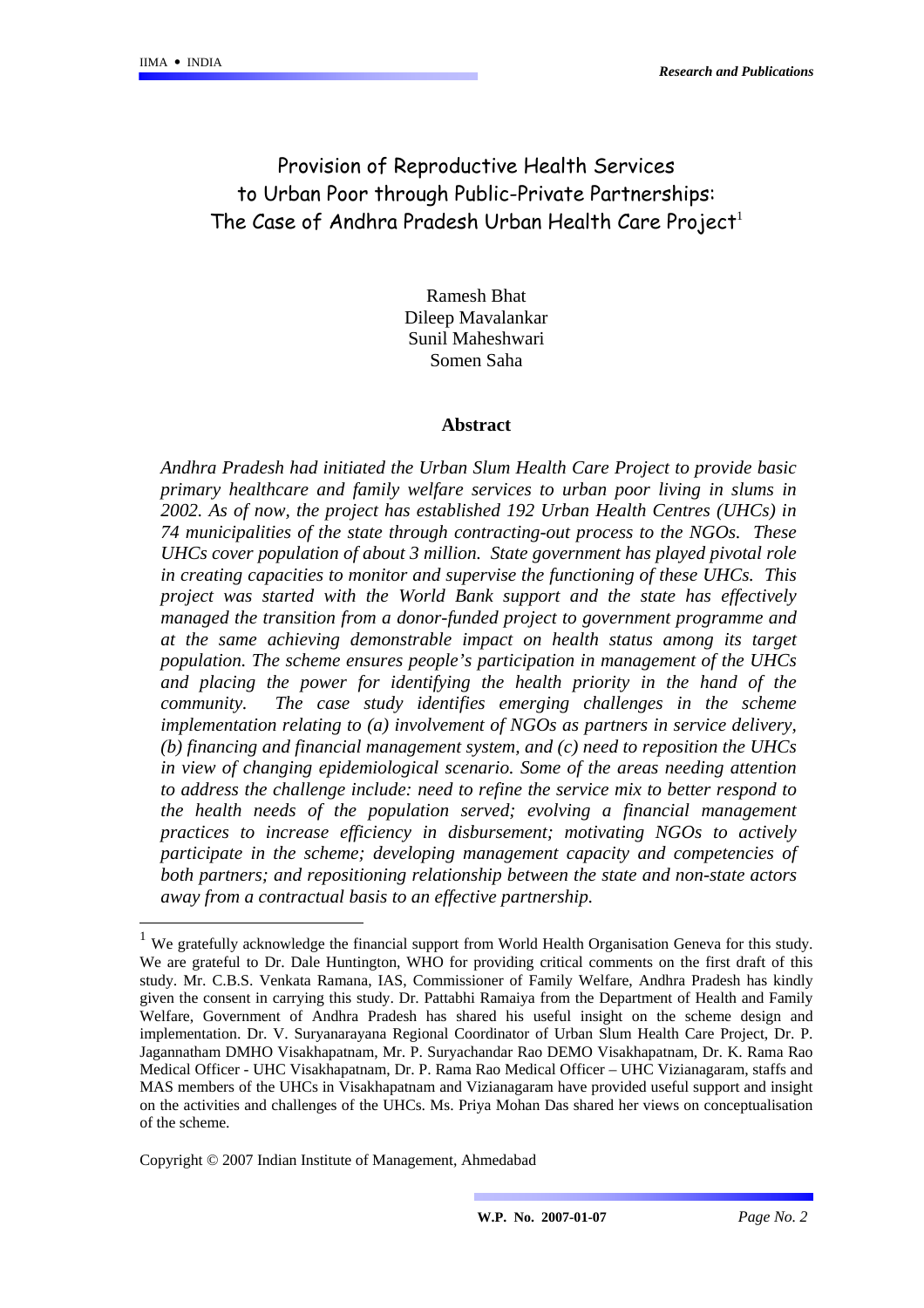## **Provision of Reproductive Health Services to Urban Poor through Public-Private Partnerships: The Case of Andhra Pradesh Urban Slum Health Care Project**

#### **I. Introduction**

The availability of basic primary health care services, particularly RSH services, is inadequate in most urban areas because of poor health infrastructure. This puts undue financial burden on poor because of dependence on private service and in situation where they cannot afford it puts burden on the tertiary healthcare facilities making it cost intensive. The needs of urban poor have been addressed through creation of Post Partum Units (PPUs) and Urban Family Welfare Centres (UFWCs). However, these centres have remained preoccupied with family planning and curative aspects of health having little focus on RSH services and little impact on key RSH parameters. Therefore, need to address the RSH services along with preventive and promotive aspect of health has been a long felt need.

The Government of Andhra Pradesh in 2000 initiated a scheme to provide basic primary healthcare and family welfare services to urban poor living in slums. The initial financial support for this project came from unspent funds of Indian Population Programme (IPP VIII). The scheme was implemented across the state in notified slums coming under 74 municipalities by establishing 192 Urban Health Centres (UHCs) each covering a population of 15,000 to 20,000. Basic primary healthcare and family welfare component under RCH programme formed as the basic package of service of UHCs.

The Department of Health and Family Welfare (DoHFW) provided support for building, infrastructure and equipments to run the UHCs. The basic infrastructure of each UHC includes rooms for doctor to provide consultation, counselling room, store room, waiting area cum hall for group counselling session, a store room, 2 beds for emergency and one labour table. The medicines and drugs required are indented from the district health office. The management of all the 192 UHCs was contracted out to the NGOs. For this purpose, a district level committee was constituted to make selection of NGOs. Mobilisation of communities was an important component of the programme. The scheme envisaged people's participation in management of the UHCs and placing the power for identifying the health priority in the hand of the community. State government played the role of supportive supervision in the scheme with scheme monitoring and implementation decentralised to the district level. In order to ensure proper implementation and role clarity in the scheme, the state government prepared a comprehensive reference manual defining the roles and responsibilities of the stakeholders in the scheme and expected outcome from the scheme. After the end of World Bank funding in 2002, the state government took over the role of funding the scheme from its planned budget expenditure and the scheme is now known as Andhra Pradesh Urban Slum Health Care Project (APUSHCP).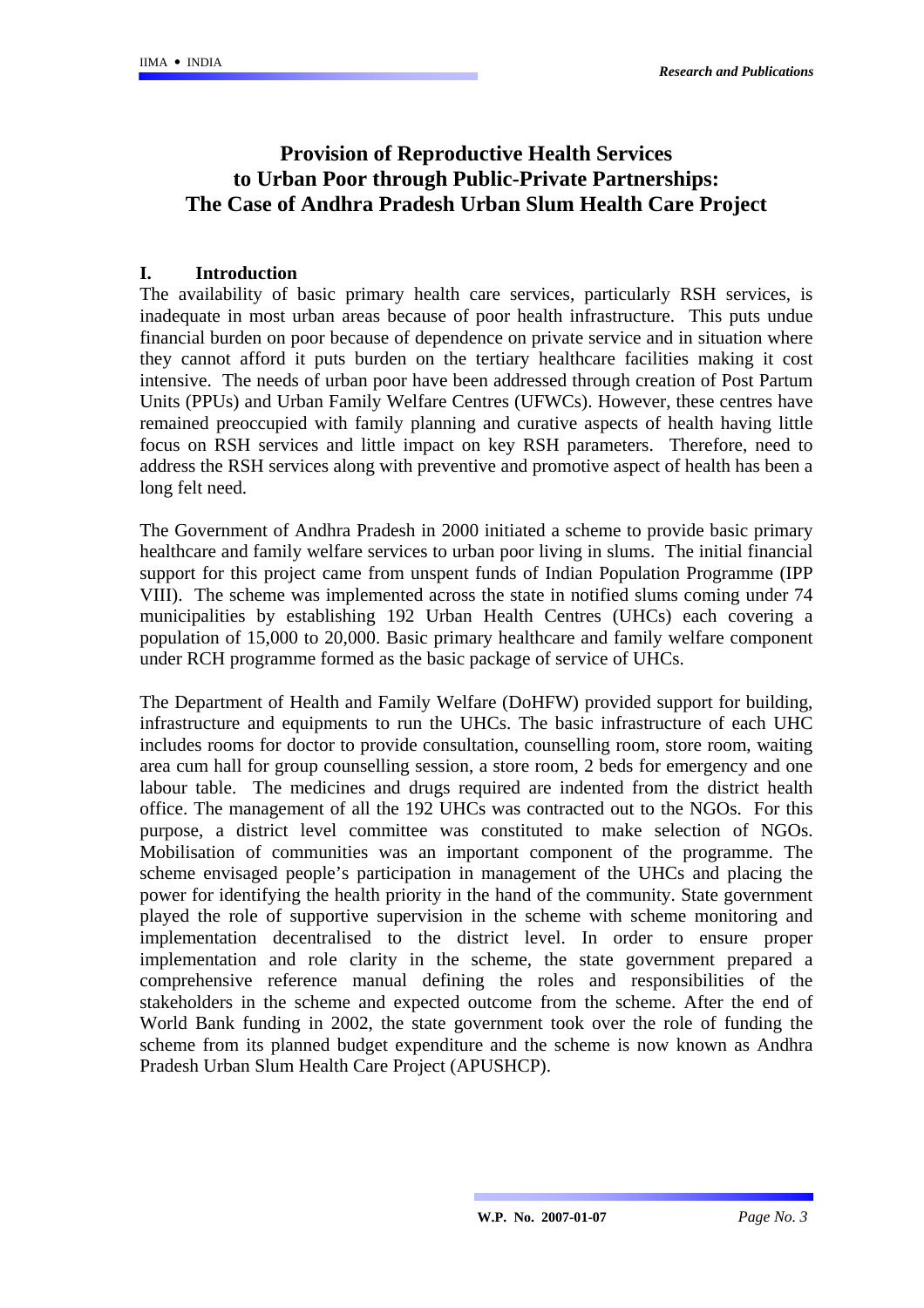### **II. Study Objective and Methodology**

APUSHCP is an initiative of public-private partnership through contracting-out management of the Urban Health Centres to NGOs in notified urban slums of Andhra Pradesh. The aim is to strengthen the managerial capacity of RSH programme implementation in urban setting. The present case study was carried out with three specific objectives. These are:

- Studying the structure and process in built up of partnership in the Urban Slum Health scheme in Andhra Pradesh;
- Understand the management capacity and competency in make-up of the UHC scheme;
- Identify pathways towards developing management capacity of stakeholders.

For this purpose, we identified key stakeholders of the scheme and carried out an in-depth interview with them. Apart from discussions at the Department of Family Welfare at the state capital, we visited Vishakapatnam and Vizianagaram districts and three field sites, which included one UHC with good performance record, one UHC with poor performance record and a municipality with no UHC.

This case study discusses various aspects. This includes: the origination and the conceptualisation of the scheme, process of assessing the training requirements, staffing pattern, financing pattern, reporting responsibilities and structure of the scheme, referral linkages, costing of packages, selection process of NGOs for managing the UHC, financial package for implementation of the scheme, interface with different stakeholders, monitoring of scheme performance, capacity and competency issues, challenges and lessons from the scheme implementation.

## **III. Background and conceptualisation of the scheme**

Andhra Pradesh is the fifth largest state of India with a population of 75.7 million (2001 census). The urban population of Andhra Pradesh is 20.5 million. Of them, about 5.2 million are slum dwellers and are spread out in 109 municipalities and 7 municipal corporations. The state comprise of [2](#page-3-0)3 districts with per capita income of Rs. 25,625<sup>2</sup> in 2006. Andhra Pradesh has a birth rate of 19 (2004), death rate 7 (2004), total fertility rate 2.2 (200[3](#page-3-1)) and infant mortality rate  $59$  (2004)<sup>3</sup>. With the support from various development agencies the state had developed and initiated a comprehensive slum development and improvement programme. This included strengthening health facilities in Vishakapatnam and Vijayawada. This also included establishment of primary health centres and maternity and child health centres. With support from European Commission Sector Investment Programme, support of two additional ANMs was provided to existing Post-partum Units of several municipalities to address the need of urban slum population. After the end of IPP VIII project under World Bank assistance, the Government of Andhra Pradesh had unspent balance of Rs. 43 crore. Under an agreement with Government of India, the state decided to utilise the money for developing urban health and improving basic primary health infrastructure and family welfare services in urban areas, particularly for poor people living in slum areas. The scheme was to be

 $\overline{a}$ 

<span id="page-3-0"></span><sup>&</sup>lt;sup>2</sup> Quoted from http://www.aponline.gov.in

<span id="page-3-1"></span><sup>&</sup>lt;sup>3</sup> Quoted from [http://indiastat.com](http://indiastat.com/)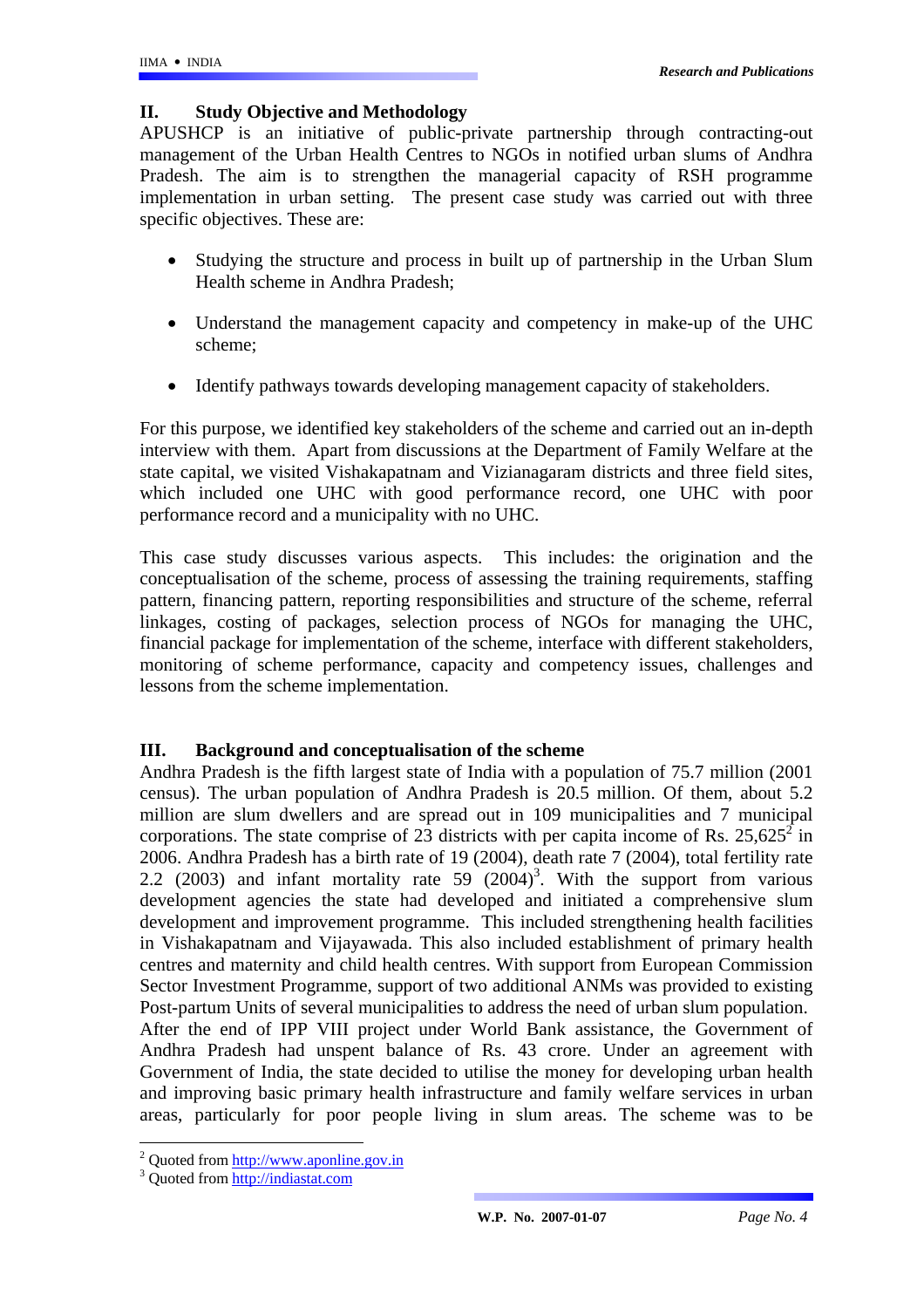implemented in the entire state by involving the community in running the centre. The unspent funds of IPP VIII were required to be spent before 2000-01. There was a time constraint in implementation of the scheme. Table 1 demonstrates the milestones set for the scheme:

The DoHFW constituted the district level committees and delegated powers to them to implement the scheme. The district teams held meetings with the local municipality for identification of space for housing the UHC. Approximately 500 - 600 sq. yards of space was identified for this purpose. Most of the building and civil work was done by Andhra Pradesh Health, Medical Infrastructure Development Corporation.

The DoHFW played key role in providing guidance and supportive supervision in the scheme implementation. The Commissioner's Office of Family Welfare prepared and published a reference manual to ensure clarity of roles and uniformity of structures in implementation of the scheme. At the state level, Joint Director (Urban Slum Healthcare Project) coordinates the scheme implementation with the assistance of 6 Regional Coordinators whose key function is to ensure implementation of various components of the scheme and monitoring the performance of the scheme. At district level, district implementation committee comprises of District Collector as the chairperson and District Medical and Health Officer (DM&HO) as the member convenor. They look after implementation of the scheme, which includes selection of the NGOs for implementing the programme, fund release, review and monitoring of the scheme and addressing grievances. The broad structure of the project is given in Figure 1.

## **IV. Early implementation phase**

The APUSHCP intends to provide comprehensive promotive, preventive and curative health care services to all urban poor for minor and common ailments and RSH services for women and children. The project has three components:

- Service Delivery
- Community Mobilisation
- Behaviour Change Communication

The scheme further has set 12 objectives to achieve RCH goals. Implementation of the scheme is discussed below:

**NGO Selection:** All the 192 Urban Health Centres were contracted-out to NGOs. Selections of NGOs were done by district implementation committee through a notification in newspaper seeking expression of interest from interested NGOs. District Implementation Committee can also select NGOs through sole source basis.

**Staffing:** UHCs are staffed by one Medical Officer, one community organiser, two ANMs and three support staffs. The staff for this project was hired on contract by the participating NGO and are expected to work for six hours a day. Monday is a holiday for the Medical Officer of the Urban Health Centre. The participating NGO also assign a senior representative to act as the Project Coordinator.

**Community Participation:** With an intention to ensure community participation and community mobilisation in the UHC scheme, Mahila Aarogya Sanghams (MAS) were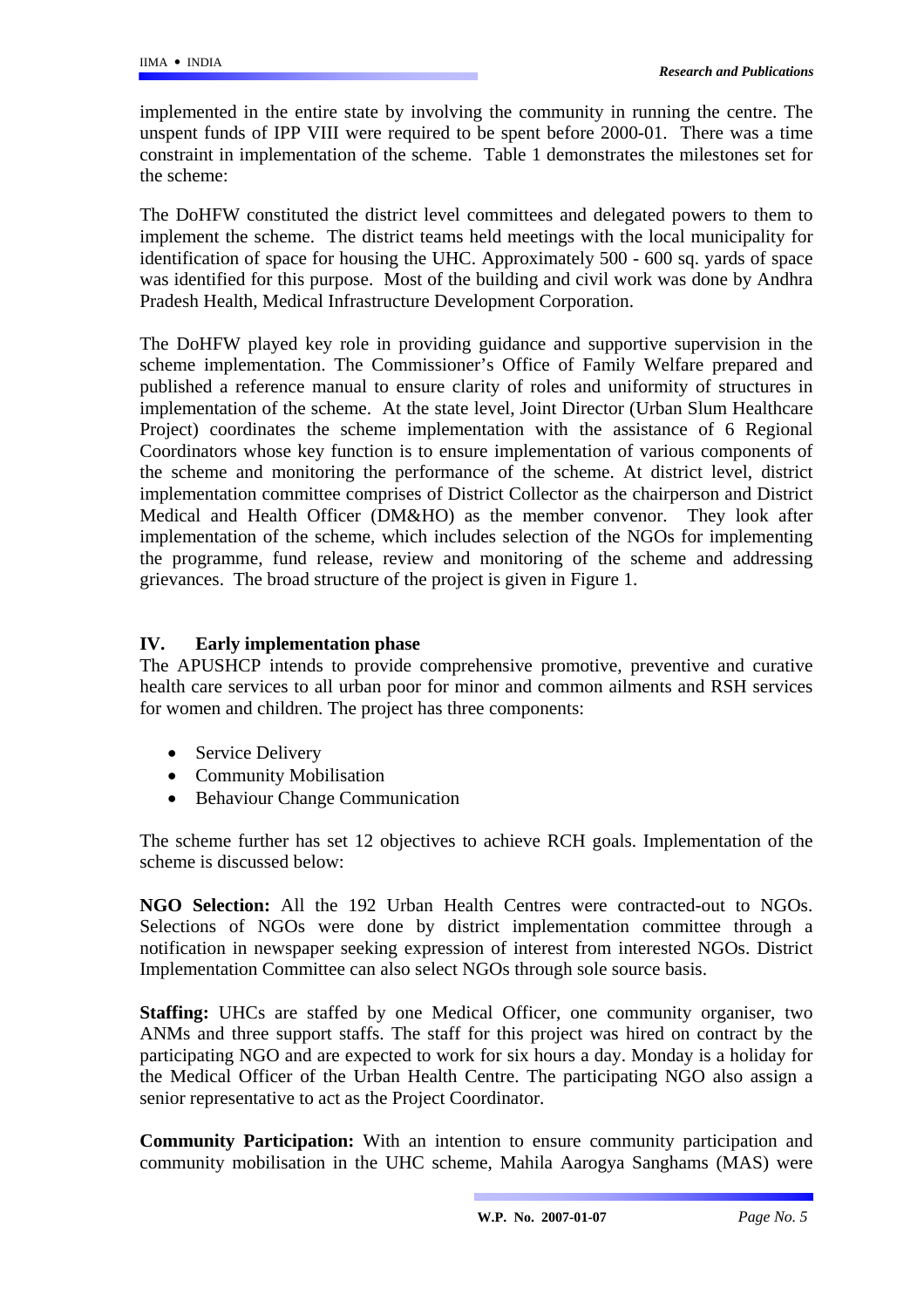formed at the community level in all the 192 slum pockets of Andhra Pradesh. MAS consists of 10 to 15 members from the community and have the responsibility of monitoring the infant and maternal mortality rates within their communities. 5 MAS is formed per UHC and each MAS elect one representative to be part of UHC Advisory Committee.

**UHC Workings:** Each UHC were expected to perform a range of services, which include:

- Ante-natal care
- Immunisation and Vitamin 'A'
- Family Planning Services
- RTI & STI
- General OP
- Participating in all national programmes
- Health education and counselling
- Conducting regular field follow-ups
- Behaviour Change Communication
- Community Mobilisation

All UHCs in the state are operational for 6 hours a day, 8am to 2pm (Table 2). Monday is the weekly holiday for the UHCs.

Population catered by each UHC are divided between two ANMs. Each ANM divide the area under her jurisdiction into six pockets. She is supposed to visit three pockets in a week and the remaining three in the next week. This way she is expected to cover each pocket twice a month. Each UHC is also provided with 2 beds for emergency treatment and a labour table to attend emergency delivery. However, complicated cases are referred to the nearest First Referral Unit (FRU) for treatment. For referral of high risk cases to the first referral unit, a "Referral Transport Fund" was created and placed at disposal of each MAS and Medical Officer on replenishment basis for transport of emergency cases for maternal and infant care to FRU. The MAS/ Medical Officer have the authority to spend the money. "Emergency Funds" to a maximum of Rs. 10,000 per year is provided for handling emergency case, relating to pregnancy, childbirth and post-natal care, at the FRU to a maximum of Rs. 750 per beneficiary. Drugs for the UHCs are indented quarterly from the DMHO office by the UHC Medical Officer from an inventory of approved drugs. All UHCs have a specified drug budget for the purpose.

**Management of UHC:** Management of UHC is entrusted in the hands of UHC advisory committee. The UHC advisory committee consists of:

- Municipal Councillor Chairperson
- Project Coordinator of concerned NGO Vice Chairperson
- Medical Officer of UHC Member Convenor
- Community Organiser of UHC Member
- 5 elected MAS representative Members
- One representative from the FRU
- District Extension Media Officer (DEMO) Member
- Municipal Health Officer Member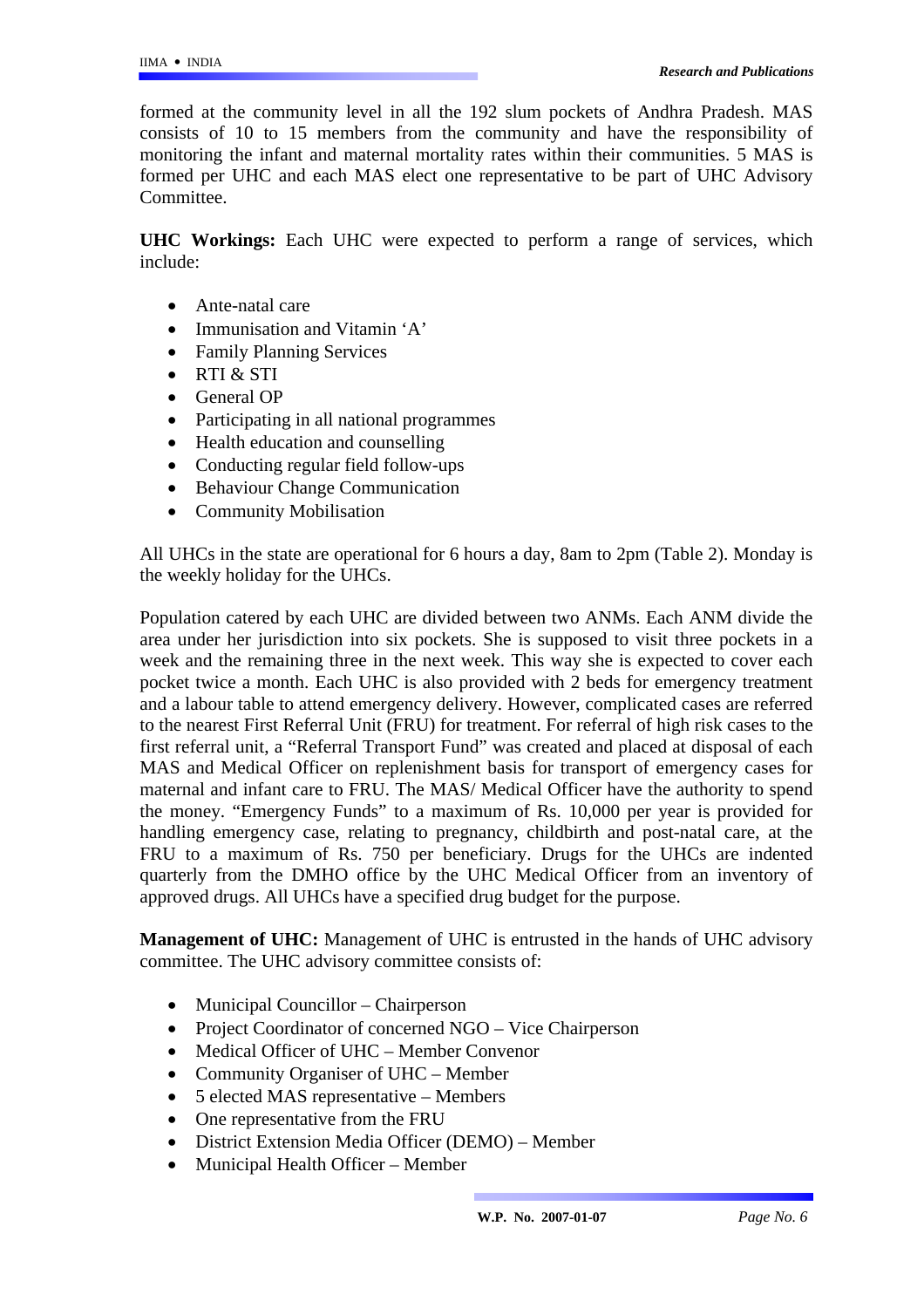The UHC advisory committee meets on  $26<sup>th</sup>$  of each month. The agenda for the meeting is set through an internal review meeting of the UHC staffs.

At the district level, every month a review meeting is convened at the DMHO office to review the performance of all the UHCs in the district. The meeting is attended by all the Medical Officers and Project Coordinators from the UHCs.

**Funding Pattern:** Funds for the UHC come from state Commissionerate to the district and thereafter funds are passed on to the contracted-out NGO to run the UHC

*State Level:* At the state level, the Commissioner of Health and Family Welfare draws money through the state treasury after approval of the budget at state cabinet.

*District Level:* Funds released by the state government are transferred into a bank account at the district level, maintained jointly by the District Collector and District Medical and Health Officer (DMHO). The DMHO is responsible for maintaining proper accounts and ensuring audit in respect of the funds received at district Level.

*UHC Level:* Funds are released to the UHC quarterly. Funds received by the UHC are deposited into a bank account, exclusively for the project, jointly operated by the Project Coordinator of the NGO and another senior representative of the NGO. The accounts of the UHC are audited half-yearly. The break-up of salary and other expenditures is given in Table 3.

**Monitoring Mechanism:** The Additional DMHO at the district level is responsible for monitoring the activities of the UHC. He is assisted by the District Extension Media Officer (DEMO). A dedicated Regional Coordinator for the scheme provides guidance to the UHCs. There are total of 6 regional coordinators in Andhra Pradesh, with each coordinator to supervise the project in about 10 to 12 municipalities in 3 to 4 districts. Monitoring of the UHC takes place at multiple levels:

*Monthly Progress Report:* Monthly progress report is prepared and submitted by the ANM and Medical Officer to the district level. From the progress report, the Commissioner of Family Welfare prepare monthly and annual progress report of the Urban Slum Healthcare Project on Family Welfare and Immunisation activities.

Registers maintained by ANM:

- Household Register
- Births, deaths and marriage information
- Clinic Register
- Stock and Issue Register

Register to maintained by Medical Officer

- Patient register
- Diagnostic monthly abstract
- Family planning acceptance register
- MTP register
- MCH register
- Mass media register
- CNAA format Monthly progress report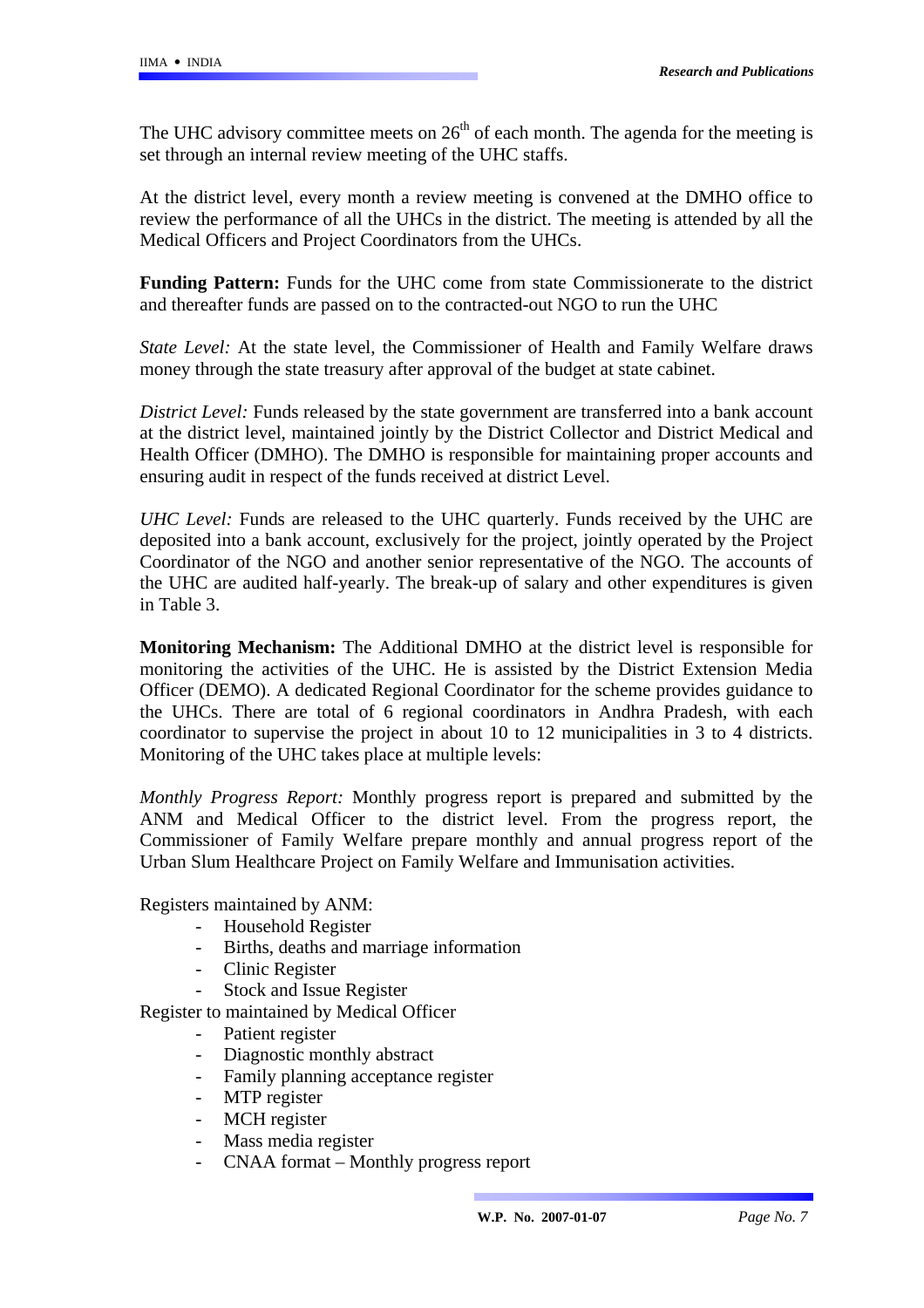*UHC Advisory Committee Meeting:* Monthly UHC advisory committee meeting are done with participation of all stakeholders. The purpose of the meeting is to conduct monthly planning and review of the UHC performance and consider steps for improving processes and outputs of the UHC. Review of the UHC performance is based on the monthly progress reports maintained by the UHC staffs and stakeholder analysis.

*Review Committee:* Quarterly releases of funds to UHCs are based on satisfactory performance of the UHC. To assess the performance of the UHC in the district and resolve problem areas, the District Medical & Health Officer with assistance of Regional Coordinators convenes a monthly meeting of the District Implementation Committee. The meeting is attended by the committee members, Medical Officers and Project Coordinator of all UHCs.

*Annual validation exercise of the UHC:* NGOs in the scheme are contracted out UHC for a period of one year. Renewal of the contract is preceded by a detailed performance appraisal of the NGOs. For this purpose the system has designed a grading system to evaluate the performance of the UHC. This format includes performance parameters based on which marks and grades are given to the NGOs. Each UHC is given a grade based on the performance score out of 200. Table 4 depicts the marking system for grading the UHCs.

Those NGOs securing 'A' grade is considered for renewal for next year. Those with grade 'B' are given time up to 3 months to improve their performance and if their show improvement their contact is renewed. Those with 'C' and 'D' grade are dropped and new NGOs with good record of accomplishment are appointed in their place. The validation is done by District Level Committee with the help of Regional Coordinator. Monitoring format for validation exercise is enclosed in Annexure 1. It has indicators to measure both performance and output of the UHC activities for which marks are assigned. There are provisions for negative marking for certain components relating to complaints of UHC activities and false reporting.

## **V. Stakeholder involvement**

The involvement of various stakeholders determines the success of any scheme. The involvement of various stakeholders includes their level of participation and relationship, the attitudes and values that govern their interactions in the working of the UHC. This creates social capital for the scheme and this was encouraged not only in the form of community mobilisation of resources, but also through community participation and control in the day-to-day management of the UHC and its outreach activities. The project succeeded in mobilising and building social support of 3.6 million urban poor residing in urban slums. Mahila Aarogya Sanghams (MAS), a non-paid self-help group of women, also participated in the scheme and played the lead role at the community level in all the 192 slum pockets of Andhra Pradesh. They represent the clients in the service delivery mechanism. Although a non-paid position, MAS members have critical roles in governance of the UHC. Each MAS select one representative to take part in the UHC advisory committee and state level meetings. In the community, they have the responsibility on monitoring of critical RCH and health indicators. For attending to emergency cases MAS members have an emergency referral transport fund at their disposal.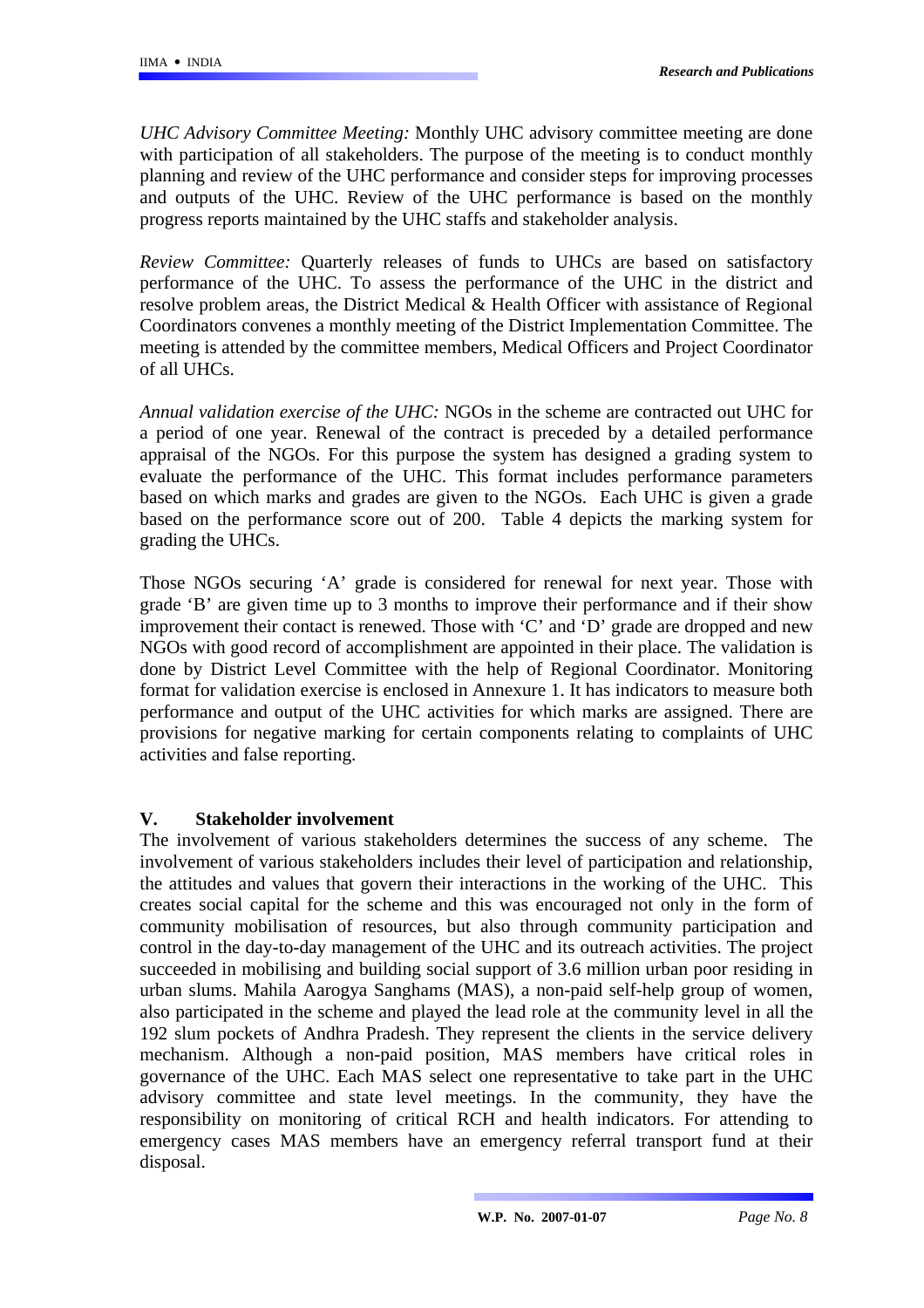## **VI. Performance of the Scheme**

APUSHCP have succeeded in achieving some of the crucial public health goals of the state among its targeted population. The scheme covers around 3.05 million of the estimated 5.2 million slum population of the state. An analysis of the review reports of APUSHCP (Figure 2) shows that during March 2003 to 2005, the scheme achieved 42 per cent decline in IMR and 6 per cent increase in institutional deliveries among the target population.

Table 6 compares the performance of APUSHCP with the state data for the year 2003. The analysis shows that on key mortality indicators, UHCs scored around 4.5 times better than the state average, while on institutional delivery the difference is 1.44 times.

For operational and monitoring reason, 21 districts of Andhra Pradesh were divided into six regions and each region was assigned to a Regional Coordinator (see Table 7).

The percentages of institutional deliveries across districts in different regions do not vary except in Region 4 (see Figure 2). The mean institutional deliveries have, however, remained above 90 per cent in all regions.

An analysis of the annual validation exercise of UHCs for the year 2005 and 2006 (Figure 3) shows that over the year 17 per cent of the UHCs have got upgraded to "A" grade marking significant decline in "C" grade and no UHC falling under "D" grade.

To understand the effect of UHC performances on key family welfare indicators, we carried out a sample t-test among the UHC grades and performance report of 2005. Districts were ranked based on the composition of Grade A and B UHC combined. Table 8 ranked the districts based on combination of Grade "A" and "B".

Based on the ranking of districts, districts having 90 per cent or more UHCs in Grade A and B are coded as Group 2 and all other districts were coded as Group 1. There are 9 districts in Group 1 and 12 districts in Group 2. These data were matched to find the influence of grading of UHC on reported institutional delivery, infant mortality rate and maternal mortality. The results are shown in Table 9.

The results (Table 9 and Figure 4) shows that better performing UHCs have lower IMR and MMR. However, there is no significant difference in institutional deliveries across the better and poor performing UHCs.

## **VII. Scheme Implementation**

The scheme required involvement of three principal stakeholders in is management and key activities required to be performed by each stakeholder is as follows:

• **State:** Conceptualisation and development of the scheme, providing supportive supervision, financial support and developing detailed guidelines for implementing various components of the scheme and clarifying roles of various implementing partners.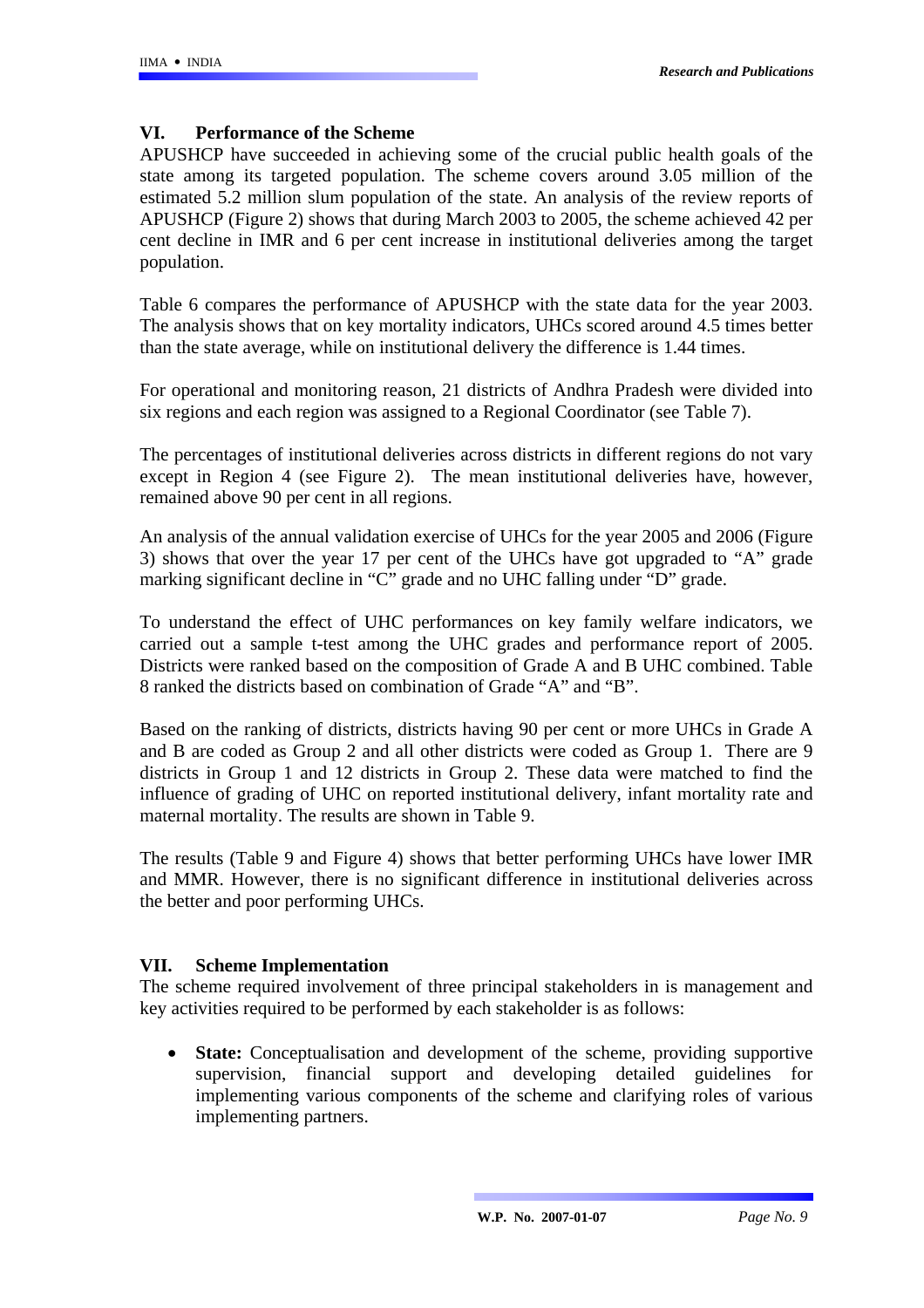$\overline{a}$ 

- **District**: Responsible for programme execution including identification and contracting of NGOs, management and monitoring the performance of contracts.
- **NGO**: Responsible for service delivery through hiring staffs to make the UHC fully functional, maintaining records and complying with reporting requirements, acting as administrative head for the UHC, community mobilisation and motivating the MAS.

Several of the roles of the stakeholders, as discussed above, are inter-linked and require high coordination among the stakeholders. Managing such inter-linked role and role as facilitator of service delivery require health officials to assume several key competencies and skills.

Facilitative roles in health sector calls for coordination skills, communication skills and stakeholder sensitivity<sup>[4](#page-9-0)</sup>. Competencies that are considered essential for staff with managerial or supervisory responsibility in any service or programme area are discussed in Table 10.

Table 11 draws a matrix to understand the roles and responsibilities required at each level of scheme implementation. The matrix depicts the nature of activities involved in different levels of scheme implementation along with the key competencies involved. The matrix was based on our field assessment and discussions with various stakeholders, both from state and non-state sector, involved in planning and implementation of the scheme.

Three researchers having significant experience and understanding of NGOs and India's Public Health system made an independent assessment of different competencies required in functioning of the scheme. Subsequently members shared their assessment on different component to other members. Through discussion consensus was arrived in reaching the final assessment of competencies. This method of assessment is in congruence with qualitative data analysis methods.

The matrix scales the different competency attribute in the programme on a scale of high involvement to low involvement. Though utmost care has been taken to ensure proper representation of the facts, interpretation of the matrix has to be done with a caution considering interviewer and judgement bias.

The findings suggest that NGOs participating in the programme score poor on several competencies considered essential for the implementation of the scheme. Issues identified as critical factors in functioning of the scheme are summarised below from the perspective of both state and non-state sector. These issues are discussed in the subsequent sections.

<span id="page-9-0"></span><sup>4</sup> Bhat, Ramesh and Maheshwari SK (2005). Human resource issues and its implications for health sector reforms. *Journal of Health Management*, 7, 1(2005), pp 1-39.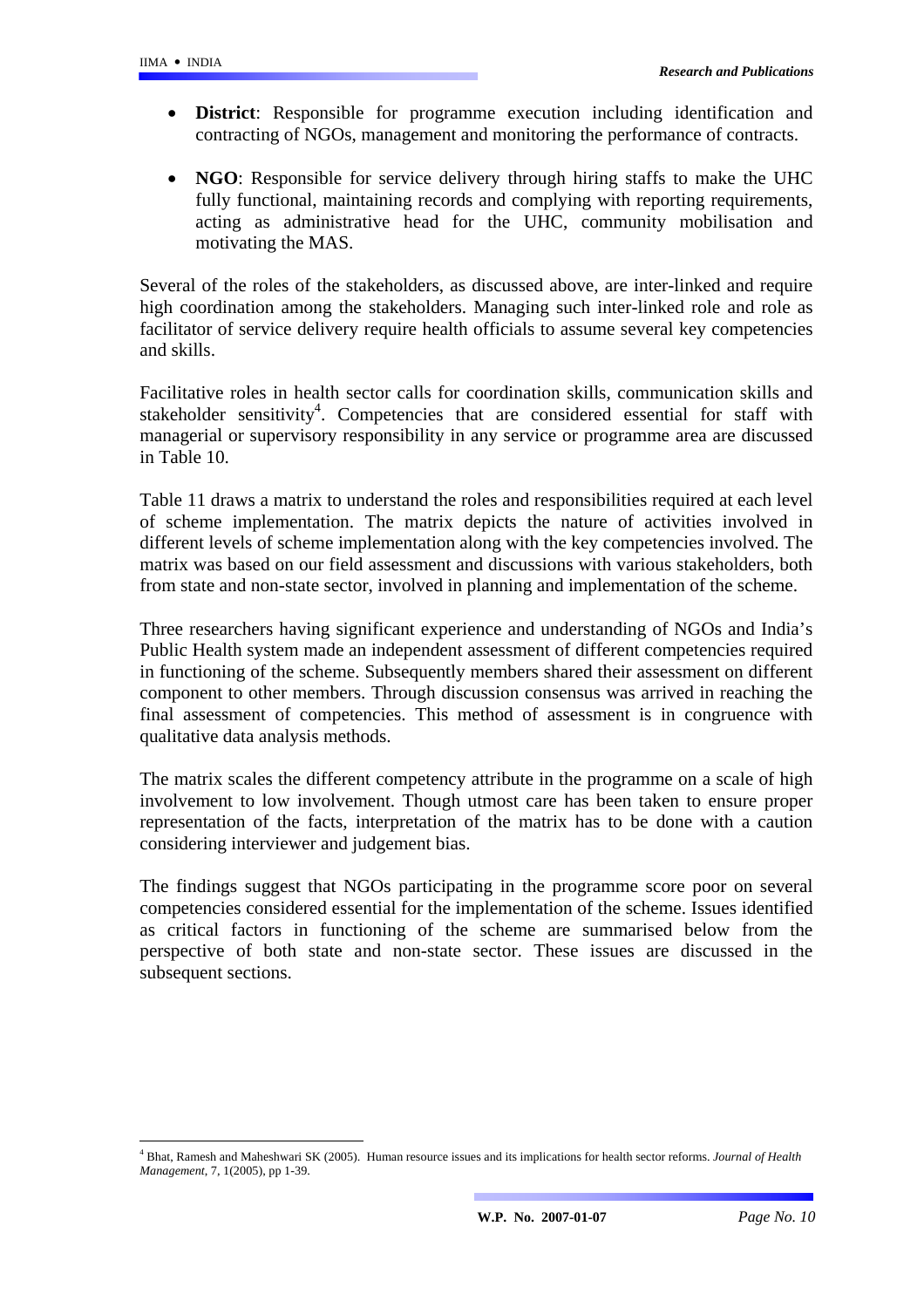| From NGO perspective |                                    |           | <b>From Perspective of Health System</b>       |  |  |  |
|----------------------|------------------------------------|-----------|------------------------------------------------|--|--|--|
| $\bullet$            | <b>Strategic Orientation</b>       | $\bullet$ | Strategic Orientation at the District Level    |  |  |  |
| $\bullet$            | Creativity and Innovations         | $\bullet$ | <b>Analytic Skills</b>                         |  |  |  |
| $\bullet$            | Analytic Skills                    | $\bullet$ | <b>Financial Management Skills</b>             |  |  |  |
| $\bullet$            | <b>Financial Management Skills</b> | $\bullet$ | <b>Reporting Process</b>                       |  |  |  |
| $\bullet$            | Ownership                          | $\bullet$ | Handholding support to partner organisations   |  |  |  |
| $\bullet$            | <b>Involvement and Motivation</b>  | $\bullet$ | <b>Negotiation Skills</b>                      |  |  |  |
| $\bullet$            | <b>Partner Orientation</b>         | $\bullet$ | Ability to attract and motivate effective NGOs |  |  |  |
| $\bullet$            | Commitment                         |           |                                                |  |  |  |
|                      | Supervision and Monitoring         |           |                                                |  |  |  |

Urban Health Centre in Andhra Pradesh initiative ensures provision of RCH services to the urban slum population. The Government of Andhra Pradesh is considering implementation of the second phase of the Urban Health Programme. The programme plans to set up 86 new Urban Health Centres and 11 new First Referral Unit in 43 municipalities and towns of Andhra Pradesh. However, implementation of the Urban Health Scheme in Andhra Pradesh, for around 6 years, has put forward several implementation issues needing attention:

#### **Involvement of NGOs as partners in service delivery**

The involvement of NGOs forms backbone of this scheme. The monitoring of the performance assumes critical significance in any pubic-private partnership. During the initial period of implementing, the scheme programme used to undertake a sample field survey to verify various performance indicators. However, the physical verification of certain performance indicators has been discontinued now. Instead, the district health team to assess the performance of NGOs and suggest renewal of contracts carries out annual validation exercises. The system of monitoring and validation is based on reports generated by the UHC. A close look at the validation format points that the exercise focuses only on some RCH programme indicators. The UHCs is expected to perform several other activities. In order to understand this in more details, we plot (Table 12) the different activities performed by the UHC against activities assessed through the current monitoring format. The analysis shows that the current validation format does not assess performance of general OPD cases, identification and referral of high-risk cases and utilisation of referral funds.

#### **Incentive System**

Financing the scheme leaves scope for reassessment. The total financial package of the scheme and support that NGOs receive was finalised during the conceptualisation phase. The staff salaries were fixed based on the prevailing market rates at that point of time. There has been no revision in the financial package over the years. During this time the demand for services has increased and increased the service load on NGOs. There has been no adjustment to cope with the inflation factor. Given the contractual appointments of the staffs and annual validation of NGOs there is a constant pressure on the UHCs to perform. The scope of work of UHCs has also increased because of requests from DMHO to UHC staffs to participate in national health programmes and emergency health situations. Low incentive for work, compared to government Medical Officers and ANMs, has been a major de-motivator for the UHC staffs. Over the period, Andhra Pradesh has emerged as IT hub with better incentive for professionals. Low incentive for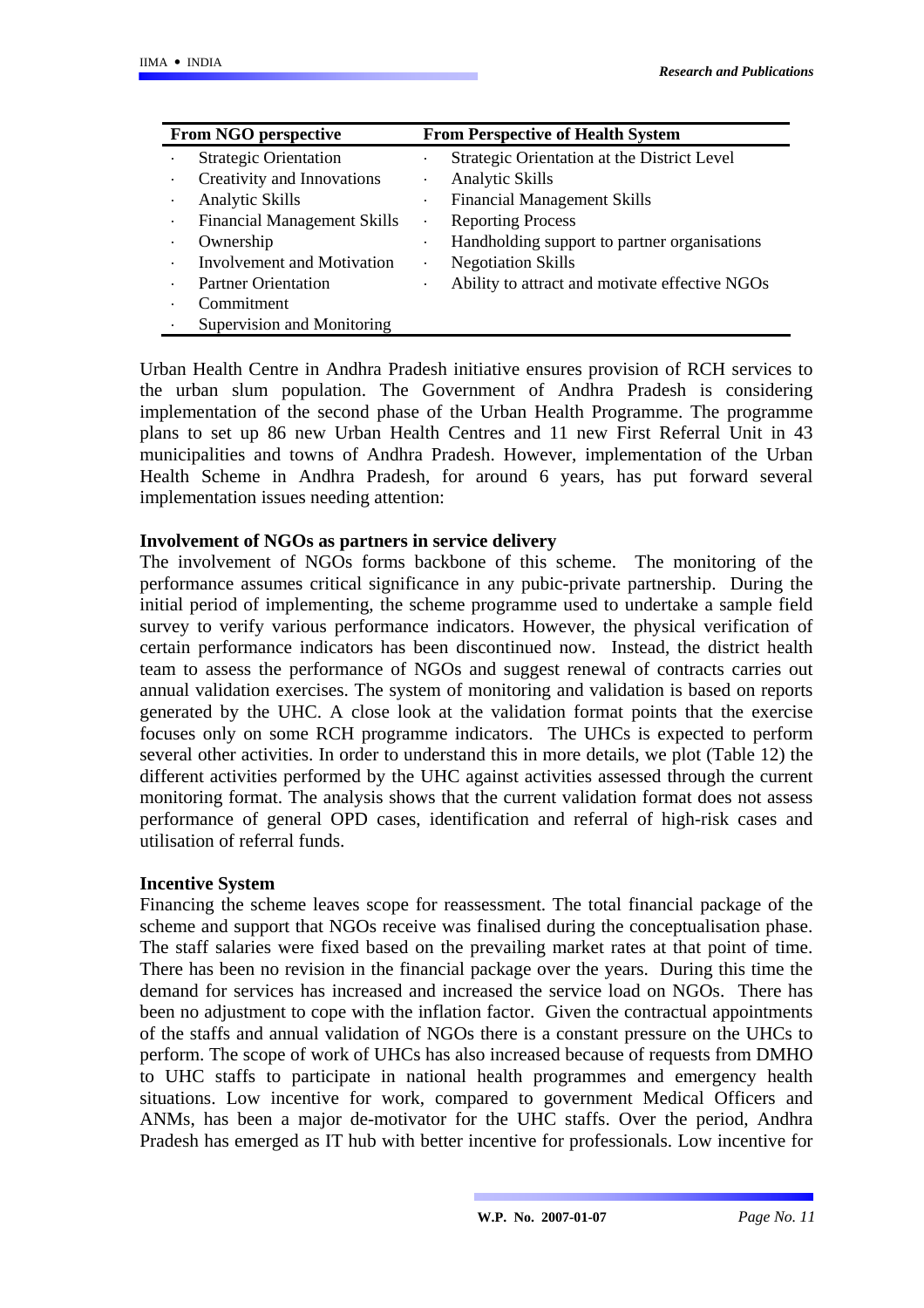staffs is emerging as the major challenge to retain motivated and qualified medical professionals in the UHCs.

It was also observed that the current financial package and support received by the UHC does not provide for administrative expenses of the NGOs managing the particular UHC. The Project Coordinator who is supposed to act as the administrative head gets only an annual honorarium of Rs. 2,000. Such financial arrangement with NGOs makes them demotivate to actively take part in scheme implementation. Participating NGOs were not seen to compliment the UHC activities in their routine work. For example, a health officer in Vishakapatnam district observed:

"*NGOs were expecting more incentive from their UHC participation. Since we are not giving this, NGOs are less interested in the UHC activities. In certain instances, the participating NGOs are located 40 kms away from the UHCs. This also diminishes their role in the UHC activities. NGOs are taking the UHC as an entry point to partner with government programmes*." – DEMO Visakhapatnam

### **Delay in disbursement of funds**

It was observed that several facilities have experienced the delays in disbursement of funds. The financial management issues and funds flow delays problems have been observed in other studies as well<sup>[5](#page-11-0)</sup>. With an aim to prove the delay further, discussions were held with key district and state officials. Preliminary analysis shows that delays occur because of bureaucratic delays and because of inadequate reporting of information. These are discussed below:

*Delay in Disbursement of Funds:* Bureaucratic delays in disbursement of funds occur at two levels: state and district. At the state level, annual budget for the UHC project in Andhra Pradesh works out to Rs. 7 crore. Managing such fund requires approval from the state legislature and withdrawal from state treasury. This approval and withdrawal process takes its own time. At the district level, the fund is kept in a joint account of the project managed by the DMHO and the District Collector. There are instances of delay at the collectorate office due to their workload. De-linking the fund disbursement from the collectorate may result in removal of ownership from the district administration.

*Delay in Submission of Fund Utilisation Certificate:* There were instances of delayed submission of fund utilisation certificates by the respective UHCs. At one instance, finalisation of accounts at State level was held up for want of required reports for three consecutive years.

#### **Increasing epidemiological challenges**

 $\overline{a}$ 

Urban Health Centres were set up with the basic objective of primary health care. Apart from preventive and promotive aspect, curative health services are assuming significance in primary health care, especially for the slum population. The current UHC system is preoccupied with preventive and promotive aspect of family welfare programme with bare minimum facilities to tackle any health emergencies like dengue, malaria, tuberculosis, diarrhoea and other chronic and acute diseases. Diagnostic services at the

<span id="page-11-0"></span><sup>5</sup> World Bank (2005). Andhra Pradesh. A Rapid Private Health Sector Assessment. A Discussion Document. May 2005.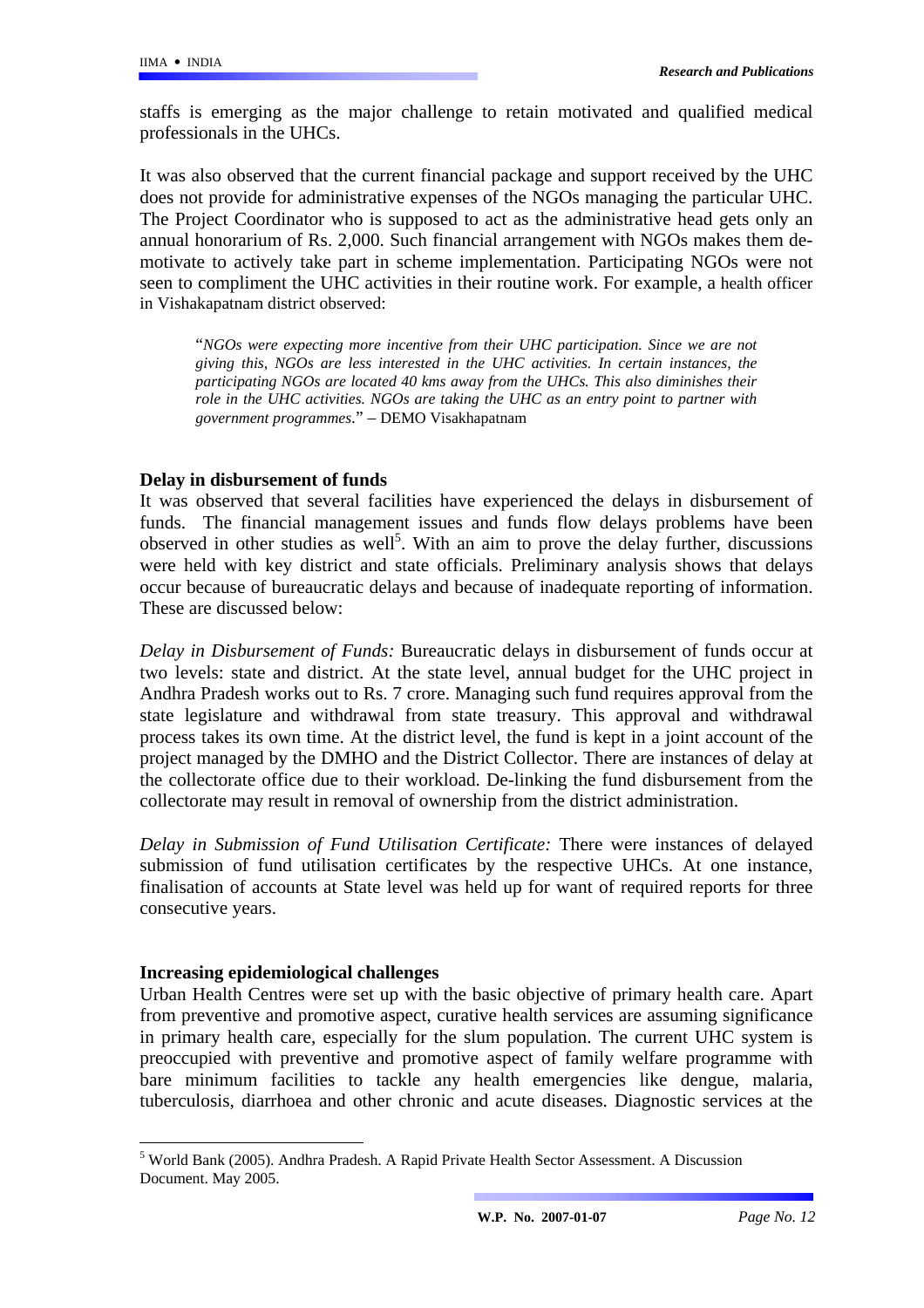UHC cater to only pregnancy cases. Although each centre has 2 in-patient beds, they were virtually unutilised and in some places kept in store rooms. The UHCs face epidemiological challenge of meeting the expectations of communities in other health concerns. There is a need for upgrading the centres to cater to the greater need of general outpatient and in-patient services, diagnostic facilities and adequate stock of medicines.

#### **Reference manual**

The UHC Reference Manual was published in 2001 during conceptualisation of the programme. However, over time the manual has not undergone any revision. For example, family planning services have been changed into family welfare services, which do not get reflected in the manual. Similarly, the epidemiological profile of the state has been changing with newer disease burden. There is a need for annual or two yearly revision of the manual in tune with changed circumstances.

## **VIII. Learning and conclusion**

The Urban Health Scheme in Andhra Pradesh has been implemented with an objective to provide RSH services by building primary healthcare infrastructure for the urban slum population through public-private partnership and contracting out. The scheme has focused on issues to improve performance of the primary healthcare infrastructure and ensure that poor in urban slums have good access to quality care and referral system. The scheme has developed an effective mechanism to evaluate and monitor the performance ofthe agencies implementing the scheme. Evaluation studies of the scheme<sup>6</sup> have shown the benefit of the scheme on both output and process indicators. Looking at the success of the scheme, the central government is actively exploring options to replicate the scheme to other states of India in the form of Urban Health Development Centres. Several key lessons emerge from a review of the scheme specifically in terms of the management capacity of the scheme partners and financial management in the scheme. This needs attention of policy makers for future up scaling and sustainability of the scheme.

*Leadership in the Programme:* Government leadership in the current programme has been significant to maintain the current level of activity. Over the years, however, the socio-economic and epidemiological scenario of the state has changed. There is a strong demand to transform the Urban Health Centres from a promotive centre for Family Welfare into a comprehensive basic health care service centre. Programme planners and managers of the scheme have to steer the change process in order to make the UHCs more relevant to the changing epidemiological scenario and demand of the community. There is a need for adopting different kind of management capacity for the scheme managers to steer the change process. Involvement of new generation NGO sector managers can bring in dynamism in the programme management capacity of the UHC project.

*Financing the Programme:* Per capita public expenditure on health in Andhra Pradesh during  $2003-04$  is Rs.  $208^7$  $208^7$ . Given that an estimated 52 lakhs slum dwellers are the target population of the scheme, their total health expenditure works out to Rs. 108 crore. Compared to this the annual budget for the Urban Health Centre scheme is only around 7 per cent. The budget for UHC projects works out to 0.56 per cent of total urban development budget and 0.40 per cent of the state budget on Medical and Health Sector

 $\overline{a}$ 

<span id="page-12-0"></span><sup>6</sup> Evaluation study conducted by TNS Mode in June 2003

<span id="page-12-1"></span><sup>&</sup>lt;sup>7</sup> Source: [http://indiastat.com](http://indiastat.com/)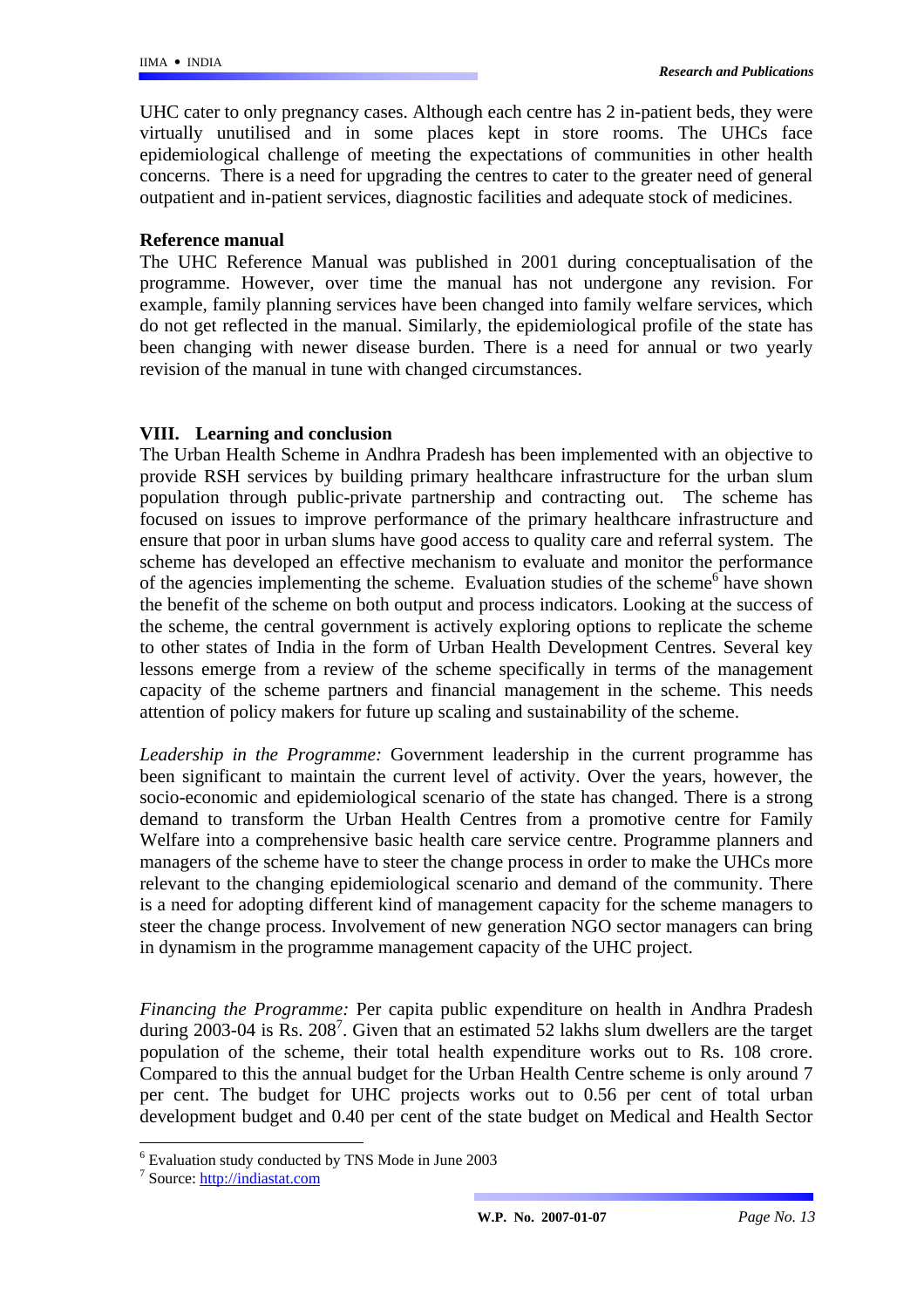for the year 2005-06. Given this level of resource support, the implementing agencies face a major challenge to make a difference.

The success of the scheme lies in the sense of ownership and strong guidance and monitoring from the state and district-level health officials. Complexity in recruitment and managing human resources has been addressed through contracting the services to local NGOs. However, the current financial package and the delay in release of funds create may affect the performance of the NGOs involved in the scheme. There is a strong demand for revision in the financial incentive of the staffs and NGOs involved in the scheme to sustain their motivation. NGOs currently primarily look at the scheme to get involved in the government scheme with a view to gain credibility and attract funding from other agencies. Moreover, MAS members involved in the scheme have been a purely honorary position. Over time, this has reduced their motivation to get actively involved in the scheme implementation. There are even complaints of delay in release of Emergency Referral Transport Fund to the MAS members. The financial management capacity and funds flow systems needs to be looked into and synchronised for smooth implementation of the scheme.

*Management capacity and competency:* The programme implementation agencies have observed delay in disbursement of funds. De-linking of fund disbursement from the district collector office has been considered but this was not adopted for several reasons. This indicates that financial management systems are weak. The programme needs to involve various stakeholders including the staff from the Collector's office more intensely in policy formulation process and devise a system of ensuring time-bound release of funds and timelines for submitting financial reports. Similarly, all NGOs managing UHC have to submit their accounts in the stipulated time. This will require considerable strengthening of financial management systems. Management capacity of NGOs can be enhanced through in-house training and increasing interactions with other successful ventures. From a review of the scheme, implementation and discussion with key stakeholders in the scheme, following critical areas are identified which needs attention:

- Financial management skills of both the partners in the scheme
- Fostering creativity and innovation among the partners
- Developing analytical skills among the district health officials to analyse the reports and providing real time feedbacks to the UHCs
- Strengthening the supportive supervision skills of district officials
- Developing sense of ownership among the NGOs for the scheme
- Partner orientation among the NGOs
- Supervision skills of the NGOs to monitor the UHC staffs

However, competency and capacity development of NGOs cannot be sustained in absence of adequate motivation and incentive. Total funds allocated in the scheme are earmarked with little flexibility and discretion of NGOs to use the fund. While this is important in maintaining the financial discipline and control, it also makes the programme performance vulnerable. As discussed earlier, financial package for NGOs has is not very attractive to NGOs as compared to other programmes in health sector. The key motivation for NGOs to participate in the scheme is to ensure their presence in the UHC areas and activities and gain access to other health programme supported by the district health system. For example, calculation by the authors show that while in HIV/AIDS Targeted Interventions programme per capita budget works out to Rs. 1782, the same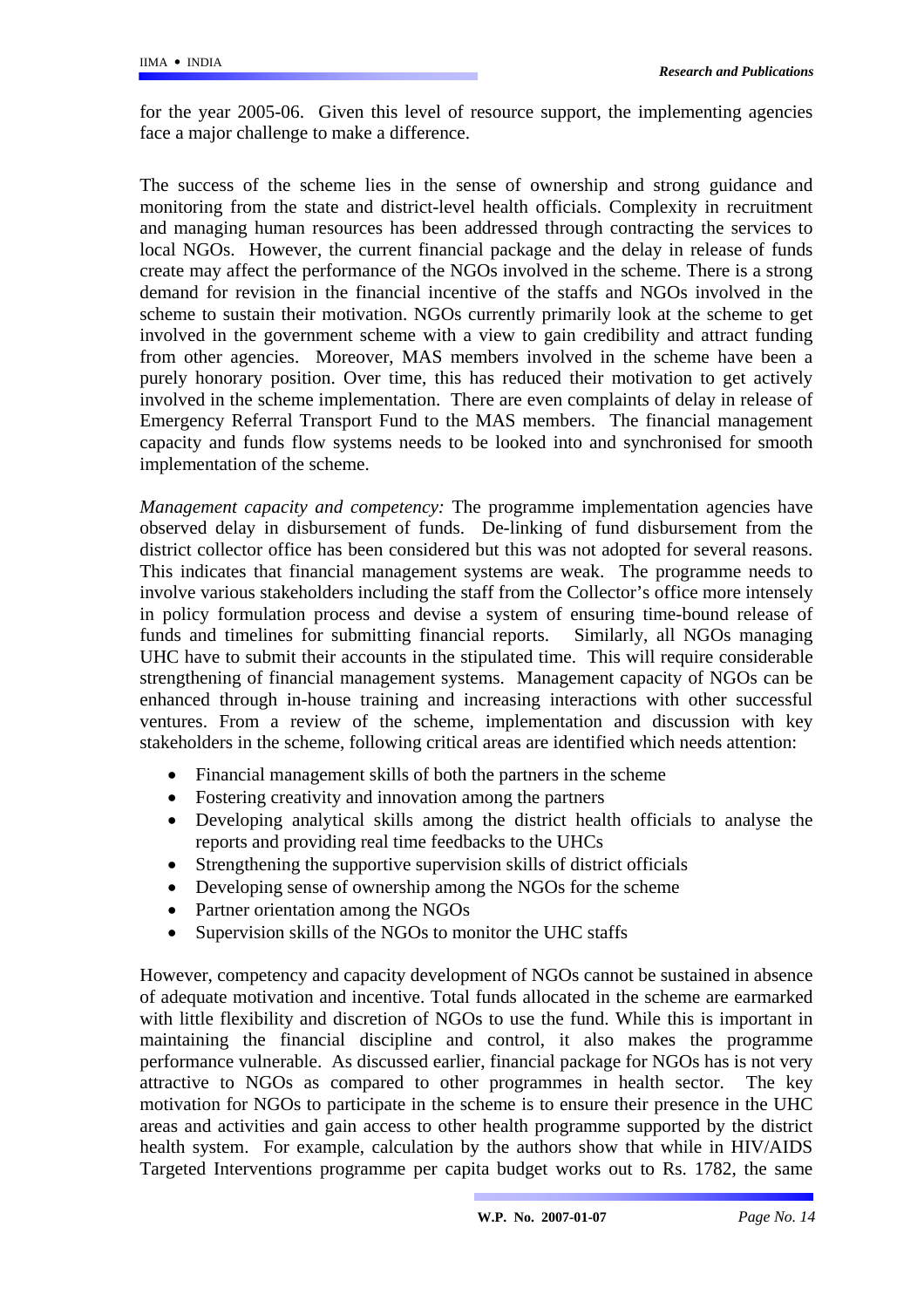works out to Rs. 15 in AP UHC scheme with no budget for their administrative cost. This has implications on the motivation of NGOs. The scheme has to develop innovative mechanisms, both monetary and non-monetary to motivate the NGOs participating in the scheme, which may include a combination of the following:

- Creating financing mechanism by providing monetary and other incentives to NGOs and UHC staffs managing the UHCs through an output driven incentive payment system. This includes rewarding effective innovation and efficient management in the delivery of quality services.
- Enhancing association among the NGOs by creation of best practice UHCs in each district and providing them with resources to upgrade the skills and competencies of not so well performing UHCs.
- Creating multi-stakeholders public health policy structure in the state by giving NGOs more direct access in framing UHC strategies and other health programmes.

*Developing true partnership:* Currently the programme has moved from a true partnership concept to a contract based system. True partnership is an involved affair with participation of all stakeholders in the process and dwells on a level playing field for both the parties. However, developing partnership in the programme is an involved task, which demands greater delegation of authority, financial autonomy, and faith in partners, accountability and capacity in the system. There are scopes for innovations from the NGOs provided they get the right environment and incentive to work. Besides, monetary incentives, the scheme should recognise well performing NGOs and NGO representatives should be actively involved in consultation in policymaking and implementation of the programme.

Last, but not the least the UHC scheme in Andhra Pradesh has demonstrated its potential to address the comprehensive health needs of Urban Slums. The time is appropriate to harness the benefit of the scheme through upgrading the centres to cater to the general outpatient needs, better diagnostic facilities and adequate stock of medicine to address acute and chronic health problems apart from MCH.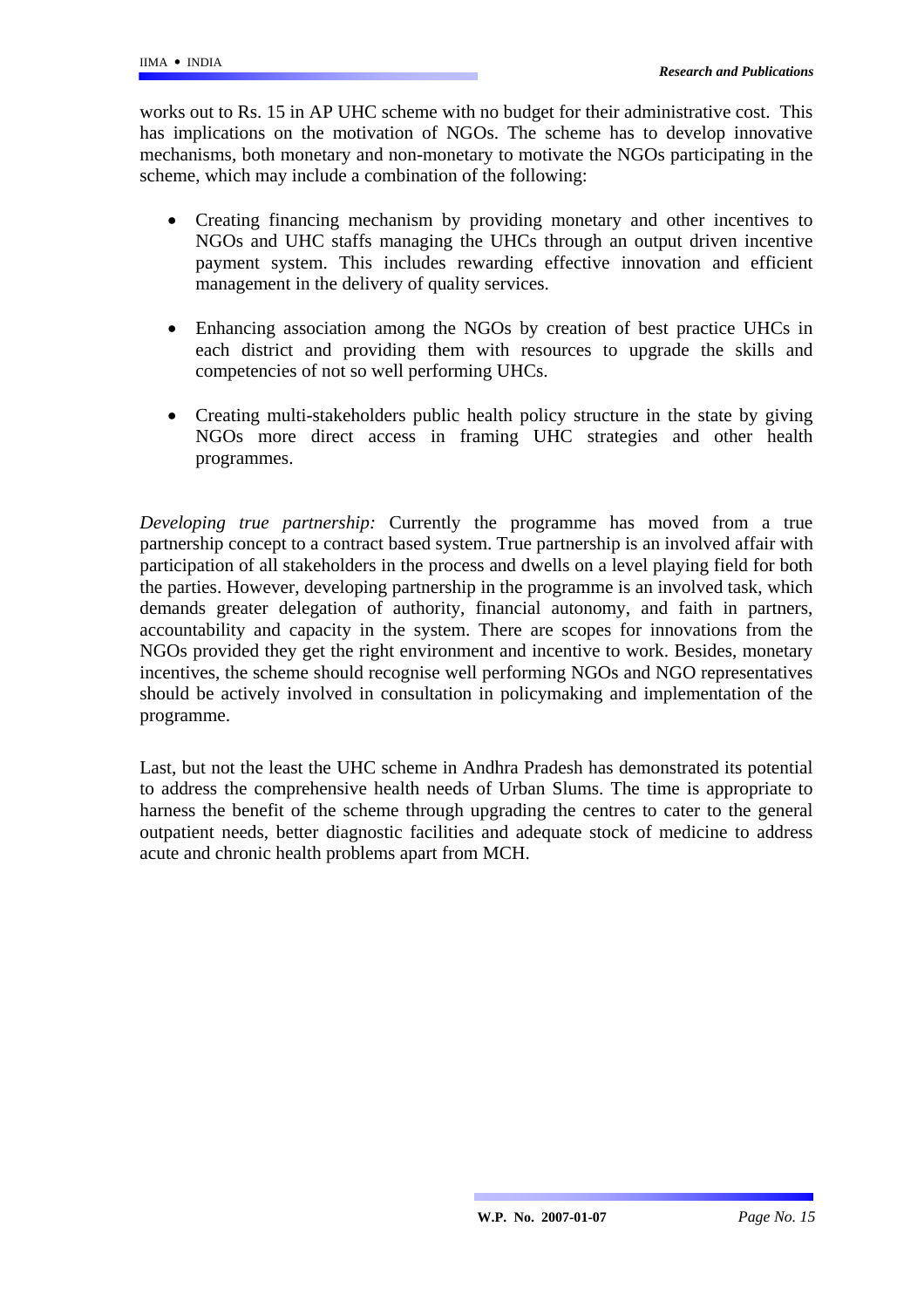

**Figure 1: Project Structure** 



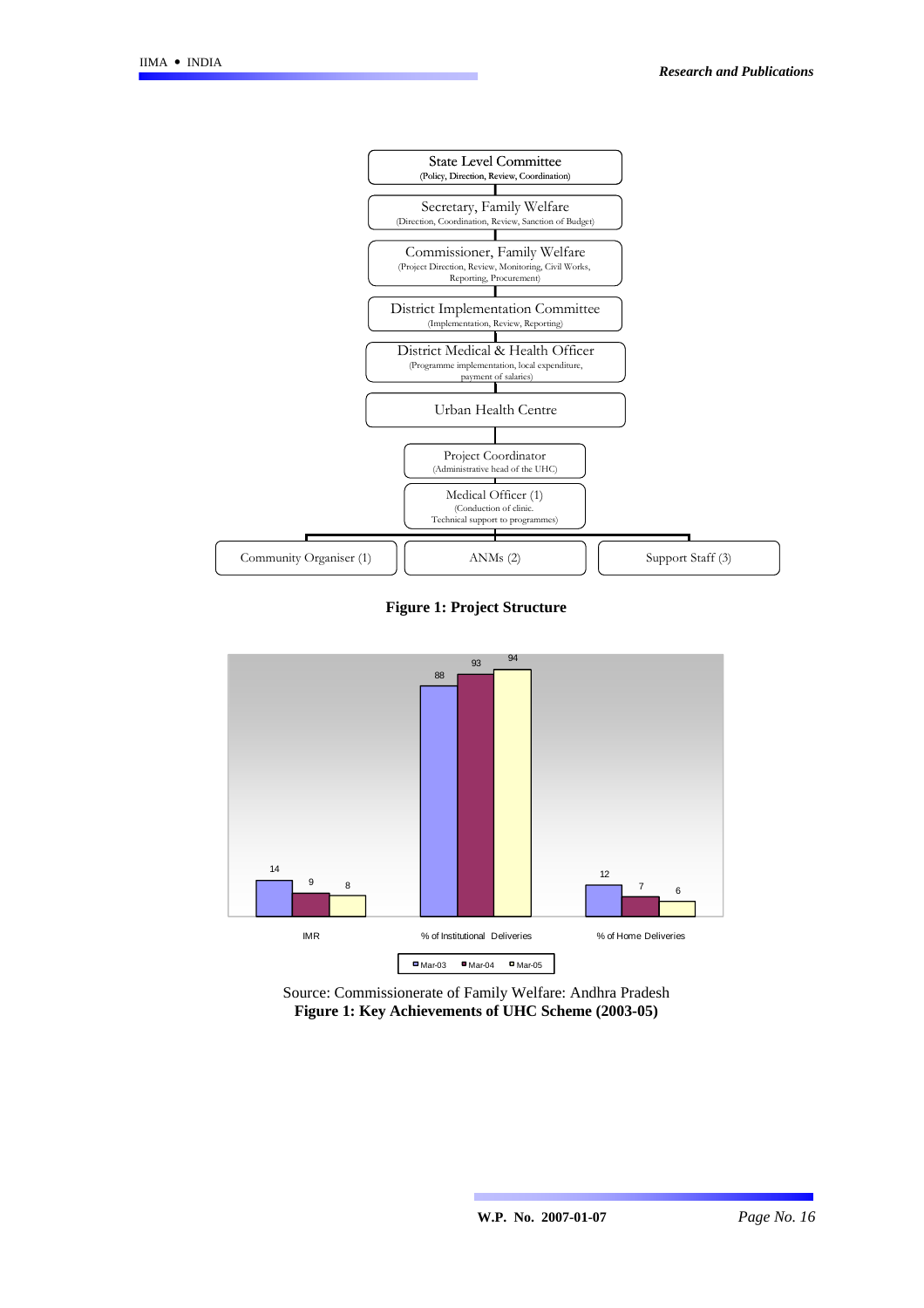

Source: AP Commissionerate Office 2005





**Figure 3: Comparison of Grading of UHC (2005-06)**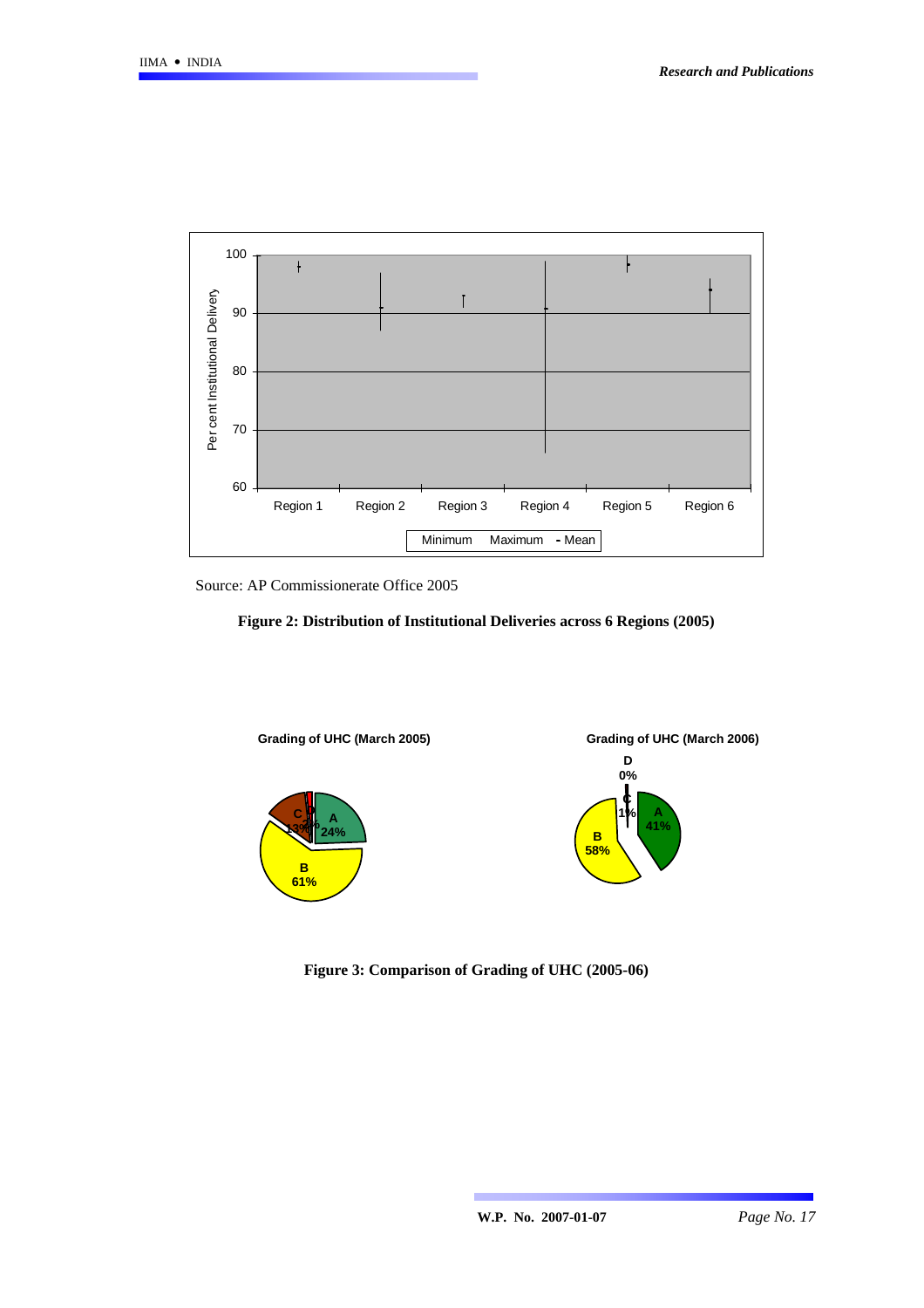

**Figure 4: Comparison of two mortality indicators across better and poor performing districts with respect to IMR and MMR** 

| Table 1: Milestone of the AP UHC Scheme                                       |                                                    |  |  |  |  |  |
|-------------------------------------------------------------------------------|----------------------------------------------------|--|--|--|--|--|
| <b>Milestone</b>                                                              | <b>Activities</b>                                  |  |  |  |  |  |
| February 2000                                                                 | Scheme conceptualised                              |  |  |  |  |  |
| October 2000                                                                  | Final draft of the scheme implementation was ready |  |  |  |  |  |
| March 2001                                                                    | Financial support released.                        |  |  |  |  |  |
| Initially UHCs were functional from rented premise.                           |                                                    |  |  |  |  |  |
|                                                                               | 30% of funds were for civil works                  |  |  |  |  |  |
| October 2001                                                                  | 50% of UHC operational.                            |  |  |  |  |  |
| Within next 18 months to 2 years, the UHCs were operational from own premises |                                                    |  |  |  |  |  |

| Table 2: Schedule of the UHC |                                      |                |  |  |  |  |
|------------------------------|--------------------------------------|----------------|--|--|--|--|
| Activities at UHC            | Days                                 | <b>Timings</b> |  |  |  |  |
| General OPD                  | All days in a week except on Mondays | 8 AM to 10 AM  |  |  |  |  |
| <b>Antenatal Clinics</b>     | Sundays ANM - I                      | 10 AM to 2 PM  |  |  |  |  |
| Wednesday $-$ ANM $-$ II     |                                      |                |  |  |  |  |
| <b>Immunisation Clinics</b>  | Thursday $-$ ANM $-$ I               | 10 AM to 2 PM  |  |  |  |  |
|                              | $Saturday - ANM - II$                |                |  |  |  |  |
| Counselling                  | Tuesday – MO, CO & ANMs              | 10 AM to 2 PM  |  |  |  |  |
| Field Visit by MO            | Friday – ANMs & CO                   | 10 AM to 2 PM  |  |  |  |  |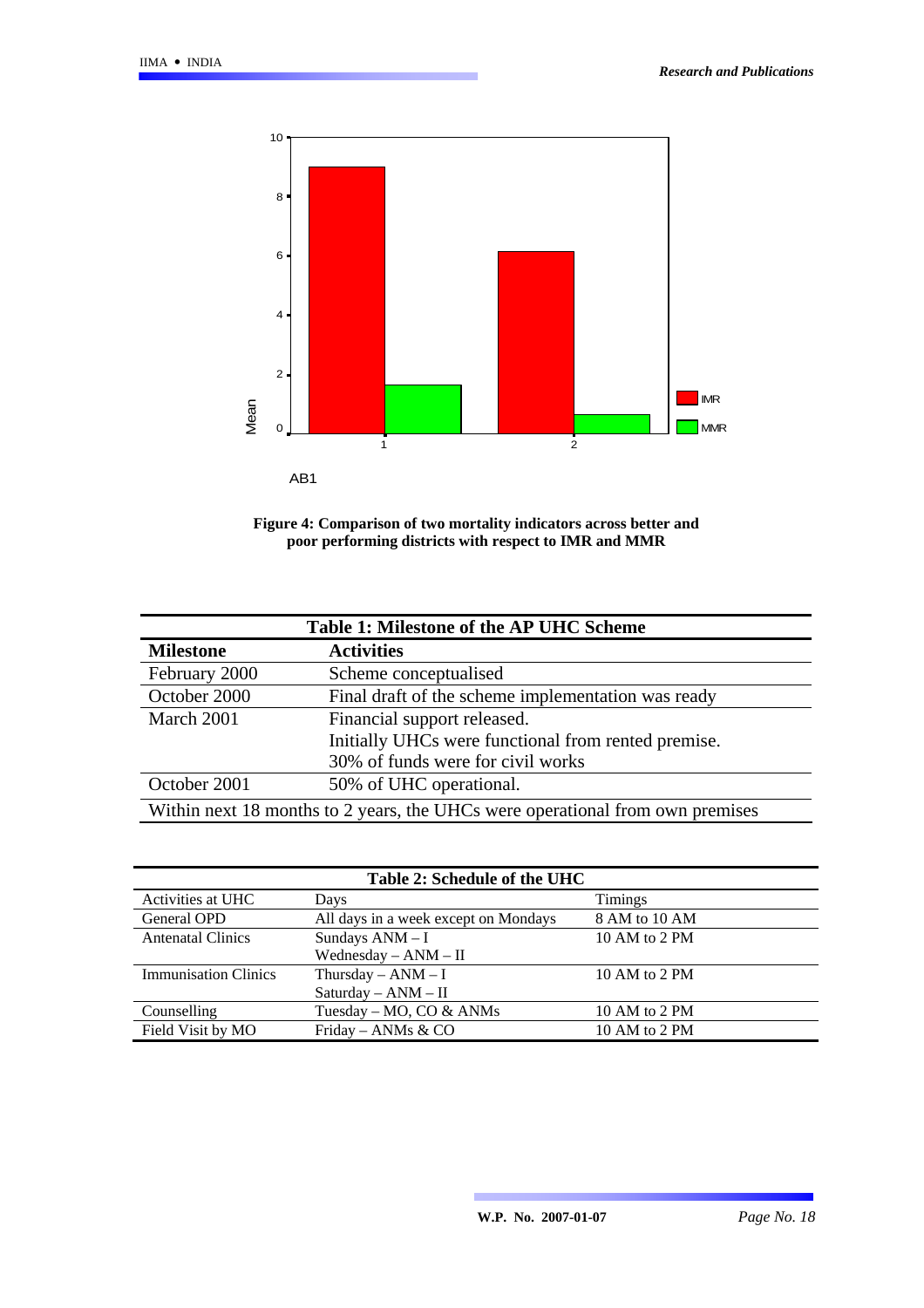| <b>Table 3: Expenditure Break-up</b>                           |                         |
|----------------------------------------------------------------|-------------------------|
| <b>Personnel</b>                                               |                         |
| Medical Officer (Part time) – One                              | Rs. 6,000 pm            |
| $ANM-Two$                                                      | Rs. 3,000 pm            |
| Community Organiser - One                                      | Rs. 2,500 pm            |
| Assisting Staff – Three                                        | Rs. 1,500 pm            |
| Project Coordinator – One                                      | Rs. 2,000 pa            |
| <b>Establishment</b>                                           |                         |
| Water & Electricity Charges                                    | Rs. 1,500 pm            |
| Other Contingencies                                            | Rs. 2,000 pm            |
| Referral fund for Transport                                    | Rs. 3,000 pm            |
| Referral fund for Emergency                                    | Rs. 10,000 pm           |
| Contingencies to DM&HO to pay actual Bus/Train fare to the UHC | Rs. 100 pm @ one        |
| Staff who attend the review meetings conducted by the DM&HO.   | persons per UHC         |
| Contingencies to DM&HO towards payment of audit fees and       | $Rs. 1,250$ per quarter |
| miscellaneous expenditure incurred by the DM&HO                |                         |

| Table 4: Points for Grading the UHC |                                        |  |  |  |  |  |
|-------------------------------------|----------------------------------------|--|--|--|--|--|
| Grade                               | Percentage of Marks (Total Marks: 200) |  |  |  |  |  |
|                                     | $\approx$ 100                          |  |  |  |  |  |
|                                     | Between $90 - 100$                     |  |  |  |  |  |
|                                     | Between $75 - 90$                      |  |  |  |  |  |
|                                     |                                        |  |  |  |  |  |

| Table 5: Estimated Social Involvement in the UHC Scheme                                 |                   |  |  |  |  |
|-----------------------------------------------------------------------------------------|-------------------|--|--|--|--|
| 1 UHC                                                                                   | 5 MAS             |  |  |  |  |
| 1 MAS                                                                                   | $10 - 15$ Females |  |  |  |  |
| No. of community members represented by 1 MAS member                                    | 250               |  |  |  |  |
| $(50$ household @ 5 per HH)                                                             |                   |  |  |  |  |
| No. of community members represented by 15 members of 1                                 | 3750              |  |  |  |  |
| MAS @ 250                                                                               |                   |  |  |  |  |
| No. of community members represented by each UHC (5)                                    | 18750             |  |  |  |  |
| MAS@ 3750)                                                                              |                   |  |  |  |  |
| 3600000<br>No. of community members represented by the 192 UHC (192)                    |                   |  |  |  |  |
| UHC @ 18750 community members per UHC)                                                  |                   |  |  |  |  |
| Note: The calculations are based on the UHC reference manual and authors' estimation of |                   |  |  |  |  |
| social capital generated in the scheme. Actual may vary.                                |                   |  |  |  |  |

| Table 6: Comparison of Andhra Pradesh State and Slum Healthcare Data (2003) |                |          |                  |  |  |  |  |
|-----------------------------------------------------------------------------|----------------|----------|------------------|--|--|--|--|
| Indicators                                                                  | <b>APUSHCP</b> | AP State | <b>Gap Ratio</b> |  |  |  |  |
| <b>IMR</b>                                                                  | 14             |          | 1:4.43           |  |  |  |  |
| <b>MMR</b>                                                                  | 69             | 341      | 1:4.94           |  |  |  |  |
| <i>Institutional Deliveries</i>                                             |                |          | 1:1.44           |  |  |  |  |

*Source: APUSHCP data obtained from Monthly Progress report of the Commissionerate Office State data were obtained from EC Survey 2003 and MPR 2003*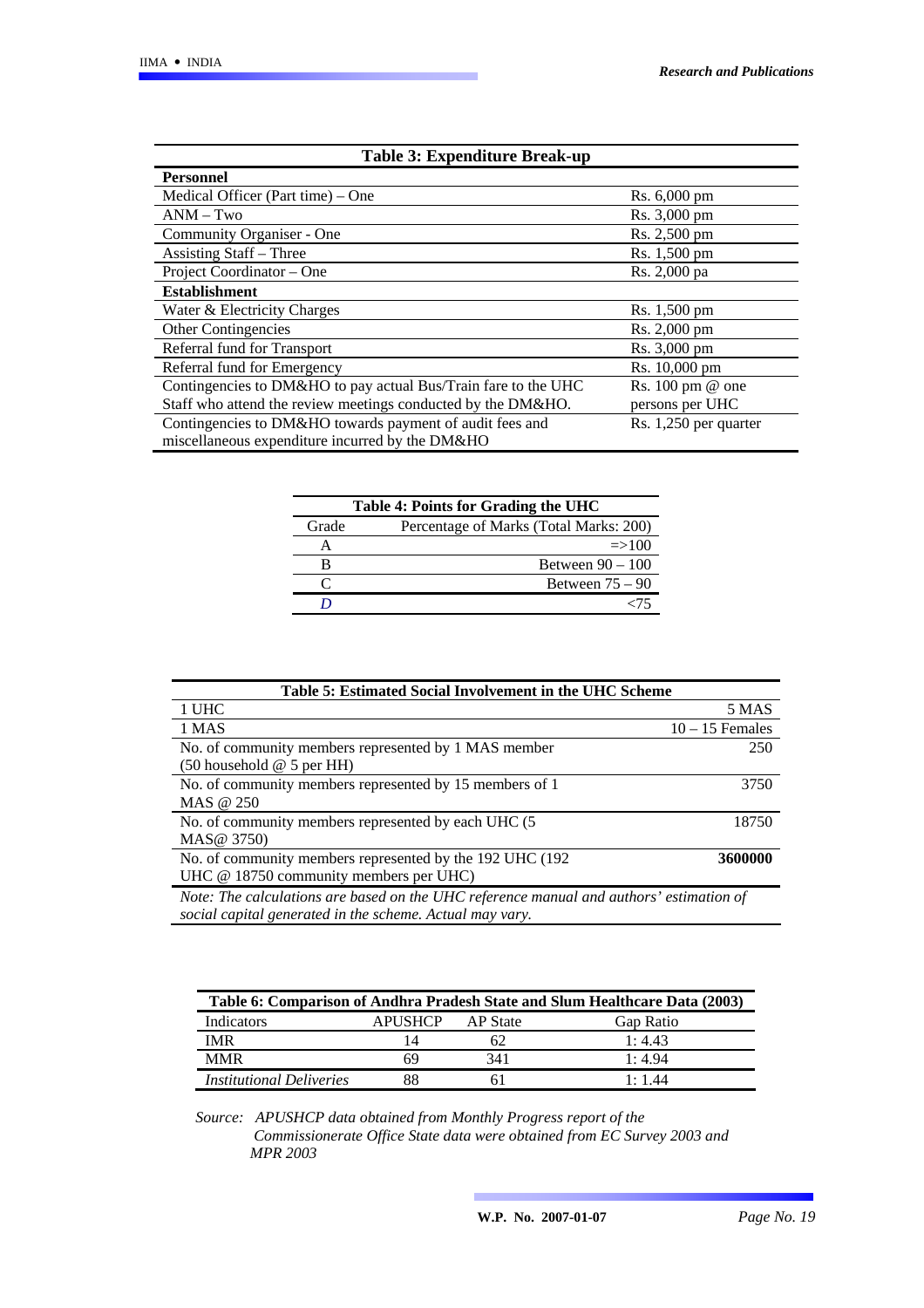|                 | Table 7: Region-wise classification of districts and key statistics (2005) |            |            |                  |                             |         |               |  |
|-----------------|----------------------------------------------------------------------------|------------|------------|------------------|-----------------------------|---------|---------------|--|
| Region and      | <b>UHC</b>                                                                 | Total      | No. of     | Infant           | Maternal                    | STI/RTI | Institutional |  |
| District        |                                                                            | Population | deliveries | deaths           | deaths                      | cases   | Deliveries    |  |
| <b>Region 1</b> | 28                                                                         | 422013     | 8290       | 31               | $\boldsymbol{\theta}$       | 3823    | 8176          |  |
| Srikakulam      | $\overline{2}$                                                             | 28829      | 471        | $\overline{2}$   | $\Omega$                    | 154     | 456           |  |
| Vizianagaram    | $\overline{7}$                                                             | 108903     | 2111       | 28               | $\boldsymbol{0}$            | 894     | 2048          |  |
| Visakhapatnam   | $\overline{4}$                                                             | 58137      | 1108       | $\boldsymbol{0}$ | $\boldsymbol{0}$            | 761     | 1100          |  |
| East Godavari   | 15                                                                         | 226144     | 4600       | 1                | $\boldsymbol{0}$            | 2014    | 4572          |  |
| <b>Region 2</b> | 32                                                                         | 503976     | 11250      | 65               | 3                           | 5132    | 10291         |  |
| Adilabad        | 10                                                                         | 153701     | 3164       | 12               | $\overline{0}$              | 1948    | 2738          |  |
| Nizamabad       | 10                                                                         | 158240     | 3845       | 31               | $\mathbf{1}$                | 77      | 3420          |  |
| Karimnagar      | 12                                                                         | 192035     | 4241       | 22               | $\overline{2}$              | 3107    | 4133          |  |
| <b>Region 3</b> | 33                                                                         | 534281     | 10004      | 67               | $\boldsymbol{l}$            | 3873    | 9233          |  |
| Prakasam        | 8                                                                          | 121022     | 2463       | 12               | $\boldsymbol{0}$            | 1235    | 2288          |  |
| Kurnool         | 16                                                                         | 282932     | 4854       | 22               | 1                           | 1703    | 4421          |  |
| Mahabubnagar    | 5                                                                          | 74302      | 1602       | 30               | $\boldsymbol{0}$            | 704     | 1496          |  |
| Medak           | 4                                                                          | 56025      | 1085       | 3                | $\boldsymbol{0}$            | 231     | 1028          |  |
| <b>Region 4</b> | 54                                                                         | 860627     | 19873      | 227              | 12                          | 8670    | 18873         |  |
| Warangal        | 9                                                                          | 150091     | 2537       | 6                | 1                           | 217     | 1675          |  |
| Guntur          | 21                                                                         | 322260     | 8087       | 101              | $\overline{2}$              | 1151    | 8040          |  |
| West Godavari   | 14                                                                         | 219351     | 5056       | 101              | 5                           | 6566    | 4994          |  |
| Nellore         | 10                                                                         | 168925     | 4193       | 19               | $\overline{4}$              | 736     | 4164          |  |
| <b>Region 5</b> | 17                                                                         | 265606     | 5199       | 61               | $\overline{\boldsymbol{4}}$ | 2652    | 5092          |  |
| Krishna         | 4                                                                          | 66521      | 1998       | 18               | $\boldsymbol{0}$            | 1196    | 1939          |  |
| Nalgonda        | 5                                                                          | 66353      | 1263       | 12               | $\overline{2}$              | 803     | 1262          |  |
| Khammam         | 8                                                                          | 132732     | 1938       | 31               | $\overline{2}$              | 653     | 1891          |  |
| <b>Region 6</b> | 28                                                                         | 464517     | 9726       | 47               | $\mathfrak{z}$              | 4363    | 9075          |  |
| Anantapur       | 13                                                                         | 219716     | 4638       | 18               | $\overline{2}$              | 2341    | 4189          |  |
| Cuddapah        | 5                                                                          | 80925      | 1695       | 5                | $\mathbf{0}$                | 519     | 1633          |  |
| Chittoor        | 10                                                                         | 163876     | 3393       | 24               | 1                           | 1503    | 3253          |  |
| <b>TOTAL</b>    | 192                                                                        | 3051020    | 64342      | 498              | 23                          | 29213   | 60740         |  |

*Source: AP Commissionerate Office 2005*

| Table 8: Ranking Districts based on UHC Grading (Combining Grade A & B) |                  |         |  |  |  |  |
|-------------------------------------------------------------------------|------------------|---------|--|--|--|--|
| Rank                                                                    | No. of Districts | Percent |  |  |  |  |
|                                                                         |                  | 9.5     |  |  |  |  |
| 60                                                                      |                  | 4.8     |  |  |  |  |
| 63                                                                      |                  | 4.8     |  |  |  |  |
| 79                                                                      |                  | 4.8     |  |  |  |  |
| 80                                                                      |                  | 9.5     |  |  |  |  |
| 86                                                                      |                  | 9.5     |  |  |  |  |
| 90                                                                      |                  | 4.8     |  |  |  |  |
| 92                                                                      |                  | 4.8     |  |  |  |  |
| 93                                                                      |                  | 4.8     |  |  |  |  |
| 100                                                                     |                  | 42.9    |  |  |  |  |
| <b>Total</b>                                                            | 21               | 100     |  |  |  |  |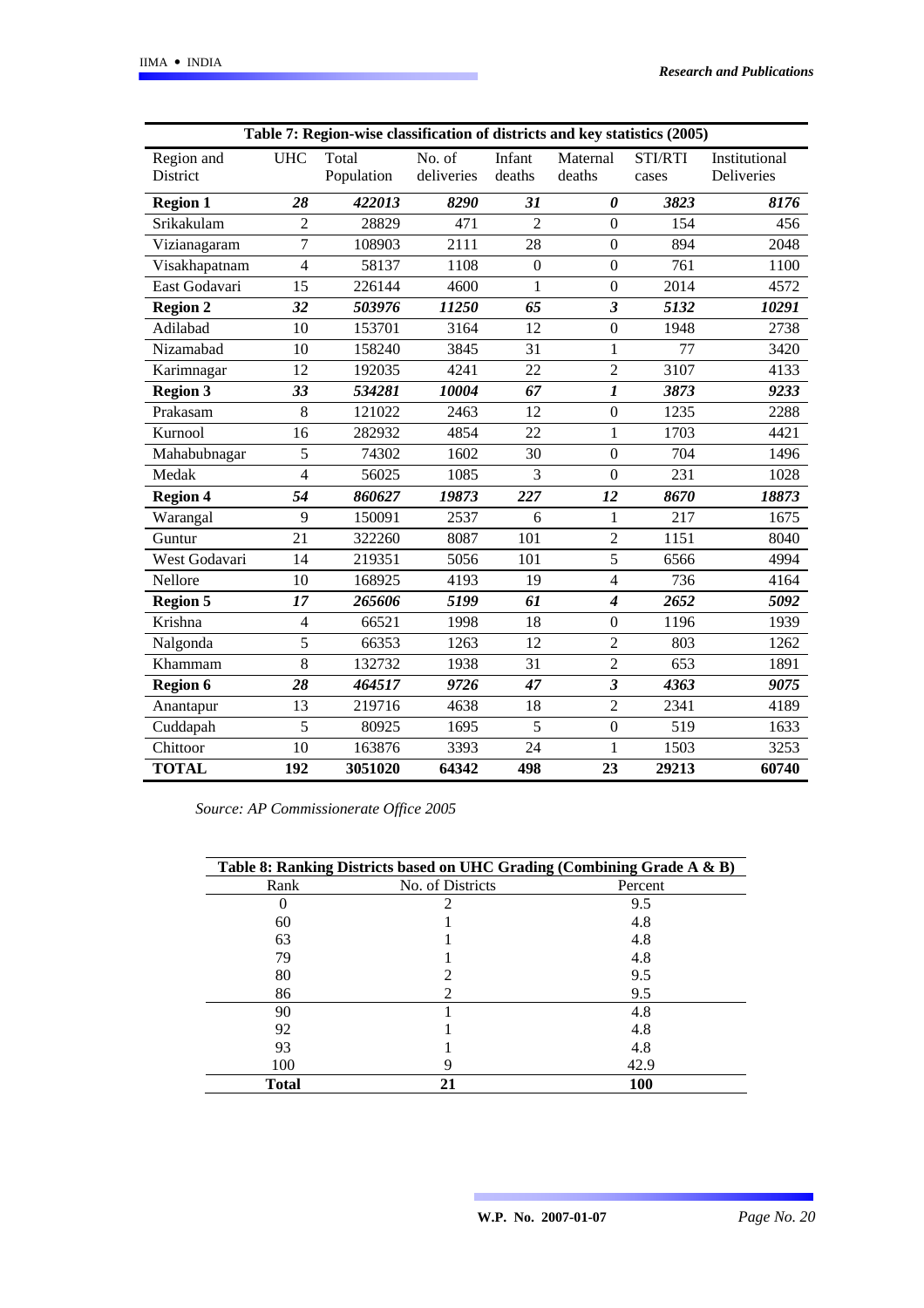| Table 9: Comparing UHC performance indicators across district ranking |                     |    |       |       |              |  |  |
|-----------------------------------------------------------------------|---------------------|----|-------|-------|--------------|--|--|
| Parameters                                                            | <b>UHC</b> Grouping | N  | Mean  | SD.   | Significance |  |  |
| % of Institutional Deliveries                                         | Group 1             | 9  | 93.44 | 10.78 | 0.111        |  |  |
|                                                                       | Group 2             | 12 | 94.67 | 3.92  |              |  |  |
| <b>Infant Mortality Rate</b>                                          | Group 1             | 9  | 9.00  | 6.26  | 0.422        |  |  |
|                                                                       | Group 2             | 12 | 6.17  | 5.39  |              |  |  |
|                                                                       | Group 1             | Q  | 1.67  | 1.80  | 0.059        |  |  |
| <b>Maternal Mortality Ratio</b>                                       | Group 2             | 12 | 0.67  | 0.89  |              |  |  |

| Table 10: Competencies and their Attributes |                                                                                                                                                                              |  |  |  |  |  |
|---------------------------------------------|------------------------------------------------------------------------------------------------------------------------------------------------------------------------------|--|--|--|--|--|
| Competencies                                | <b>Attributes</b>                                                                                                                                                            |  |  |  |  |  |
| Strategic orientation                       | Continuously able to develop appropriate business strategies and policies for<br>the programme and translate programme strategies into clear objectives and<br>action plans. |  |  |  |  |  |
| Creativity                                  | Quality to benchmark best practices and encourage adoption of new practices.                                                                                                 |  |  |  |  |  |
| Analytical skills                           | Quality to analyse and understand the programme dynamics, identify problem<br>factors and problem solving skills.                                                            |  |  |  |  |  |
| <b>Consultative Skills</b>                  | Skills to discuss and learn from others in designing and implementation.                                                                                                     |  |  |  |  |  |
| Partner orientation                         | Skills to understand partners view in implementation of the programme.                                                                                                       |  |  |  |  |  |
| Financial management<br><b>Skills</b>       | Ability to design and implement an adequate financial management mechanism<br>so as to ensure minimum delay in authorisation, disbursement and<br>accountability of funds.   |  |  |  |  |  |
| Ownership                                   | The state of assuming ownership of the programme by different stakeholders<br>involved in implementation of the scheme.                                                      |  |  |  |  |  |
| <b>Programme Execution</b>                  | Capacity to carry out the tasks involved in implementation.                                                                                                                  |  |  |  |  |  |
| <b>Analytical Skills</b>                    | Ability to analyse and use the information gathered in the scheme for decision<br>making.                                                                                    |  |  |  |  |  |
| <b>Community Orientation</b>                | Ability to keep the perspective of larger stakeholders and end users in<br>implementation of the scheme.                                                                     |  |  |  |  |  |
| Supportive Supervision                      | Working with the health staffs to establish goals, monitor performance, identify<br>and correct problems, and proactively improve the quality of services.                   |  |  |  |  |  |
| <b>Handholding Support</b>                  | Strong personal support and reassurance, especially to alleviate tension and<br>anxiety.                                                                                     |  |  |  |  |  |
| <b>Negotiation Skills</b>                   | Ability to settle an argument or issue to benefit the programme objectives.                                                                                                  |  |  |  |  |  |
| HR Planning and<br>Management               | Planning for adequate and motivated human resource to manage the scheme                                                                                                      |  |  |  |  |  |
| Involvement and<br>motivation               | Attribute of different stakeholders in scheme implementation.                                                                                                                |  |  |  |  |  |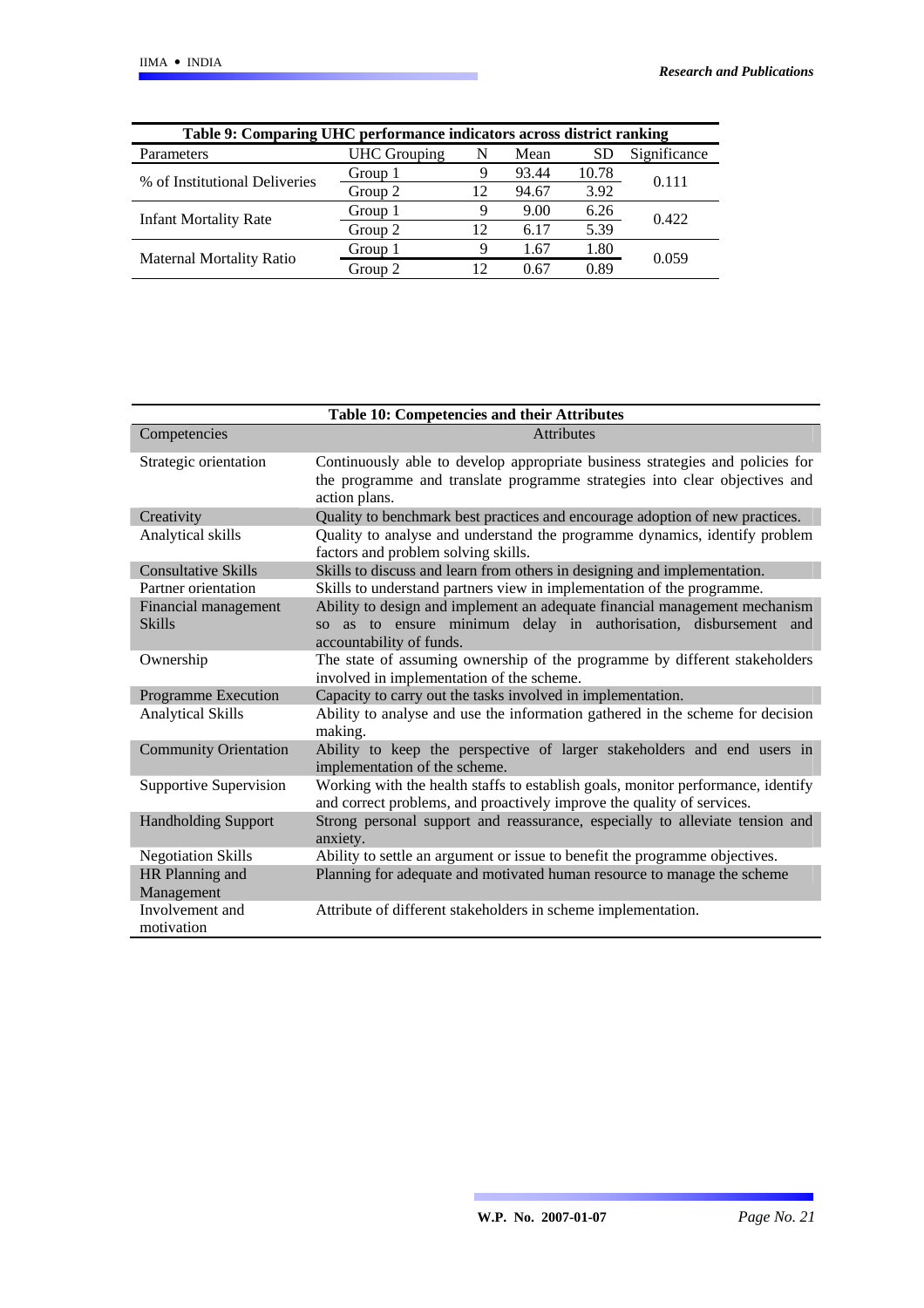| Table 11: Matrix of Competencies for Implementation of Urban Slum Health Care Scheme in Andhra Pradesh |                                                                                                                                                                                                                                                                                                                                  |                                                                                                                                                                                                                                                                                                                                                                                                                                                                                                  |                                                                                                                                         |                                                                                                                                                                                                                |  |  |
|--------------------------------------------------------------------------------------------------------|----------------------------------------------------------------------------------------------------------------------------------------------------------------------------------------------------------------------------------------------------------------------------------------------------------------------------------|--------------------------------------------------------------------------------------------------------------------------------------------------------------------------------------------------------------------------------------------------------------------------------------------------------------------------------------------------------------------------------------------------------------------------------------------------------------------------------------------------|-----------------------------------------------------------------------------------------------------------------------------------------|----------------------------------------------------------------------------------------------------------------------------------------------------------------------------------------------------------------|--|--|
| Implementation                                                                                         | <b>Activities</b>                                                                                                                                                                                                                                                                                                                | <b>Competencies Required</b>                                                                                                                                                                                                                                                                                                                                                                                                                                                                     | Adequacy                                                                                                                                | Initiative to enhance competencies                                                                                                                                                                             |  |  |
| <b>Issues</b>                                                                                          |                                                                                                                                                                                                                                                                                                                                  |                                                                                                                                                                                                                                                                                                                                                                                                                                                                                                  |                                                                                                                                         |                                                                                                                                                                                                                |  |  |
| Conceptualisation                                                                                      | Understanding the public<br>health infrastructure and<br>need of Urban areas<br>Learning from existing work<br>on urban slum areas<br>Understanding the strengths<br>and weakness of different<br>alternative interventions<br>Developing strategies for<br>implementation of the<br>scheme<br>Consultation with<br>stakeholders | State<br>· Strategic Orientation<br>· Creativity<br>Analytic Skills<br><b>Consultative Skills</b><br>Financial Management Skills<br>· Ownership<br>District<br><b>Strategic Orientation</b><br>Programme Execution<br>Creativity<br>Analytic Skills<br><b>Financial Management Skills</b><br>$\bullet$<br>Ownership<br><b>NGO</b><br><b>Strategic Orientation</b><br>Creativity<br>$\bullet$<br>Analytic Skills<br>$\bullet$<br>Financial Management Skills<br>Ownership<br>$\ddot{\phantom{0}}$ | High<br>High<br>Moderate<br>High<br>Low<br>High<br>Moderate<br>Moderate<br>Low<br>Low<br>Low<br>High<br>Low<br>Low<br>Low<br>Low<br>Low | Initial training programme for UHC staffs<br>on UHC scheme implementation<br>Training programme for NGOs on<br>management capacity development<br>Routine training of UHC staffs at District<br>Training Unit. |  |  |
| <b>Guidelines for</b><br>Implementation                                                                | Agreeing on the strategies of<br>decentralisation<br>Developing a Reference<br>Manual of AP Urban Slum<br>Healthcare Project<br>Disseminating the<br>information                                                                                                                                                                 | State<br><b>Strategic Orientation</b><br>Creativity<br>$\bullet$<br><b>Consultative Skills</b><br>Community Orientation                                                                                                                                                                                                                                                                                                                                                                          | High<br>High<br>High<br>High                                                                                                            |                                                                                                                                                                                                                |  |  |
| <b>NGO Selection</b>                                                                                   | Devolving power of NGO<br>selection to the district level<br>Listing of eligible NGOs<br>Issuing notification for<br>interested partners<br>Developing & discussing the<br>terms and condition<br>MOU with NGOs for<br>scheme implementation                                                                                     | <b>State</b><br>· Supportive Supervision<br>District<br>· Programme Execution<br>· Negotiation Skills<br>· HR Planning & Management<br>Ability to attract & motivate effective<br><b>NGOs</b>                                                                                                                                                                                                                                                                                                    | High<br>High<br>Moderate<br>Moderate<br>Moderate                                                                                        | Reference manual for all staffs to develop<br>their capacity.<br>Meeting and feedback to district officials<br>from the commissionerate office                                                                 |  |  |
| Early<br>Implementation<br>Phase                                                                       | Meeting with municipal<br>commissioners for<br>identification of space for<br>housing the UHC building<br>Specification and plan for<br>UHC building &<br>infrastructure                                                                                                                                                         | State<br>Supportive Supervision<br>· Sensitising different agencies for<br>scheme implementation<br>District<br>Involvement & Motivation<br>Programme Execution                                                                                                                                                                                                                                                                                                                                  | High<br>High<br>High<br>High                                                                                                            | Efforts towards developing ownership of the<br>health officials in the scheme through<br>creation of Regional Coordinators posts<br>dedicated for scheme implementation and<br>monitoring                      |  |  |

**W.P. No. 2007-01-07** *Page No. 22*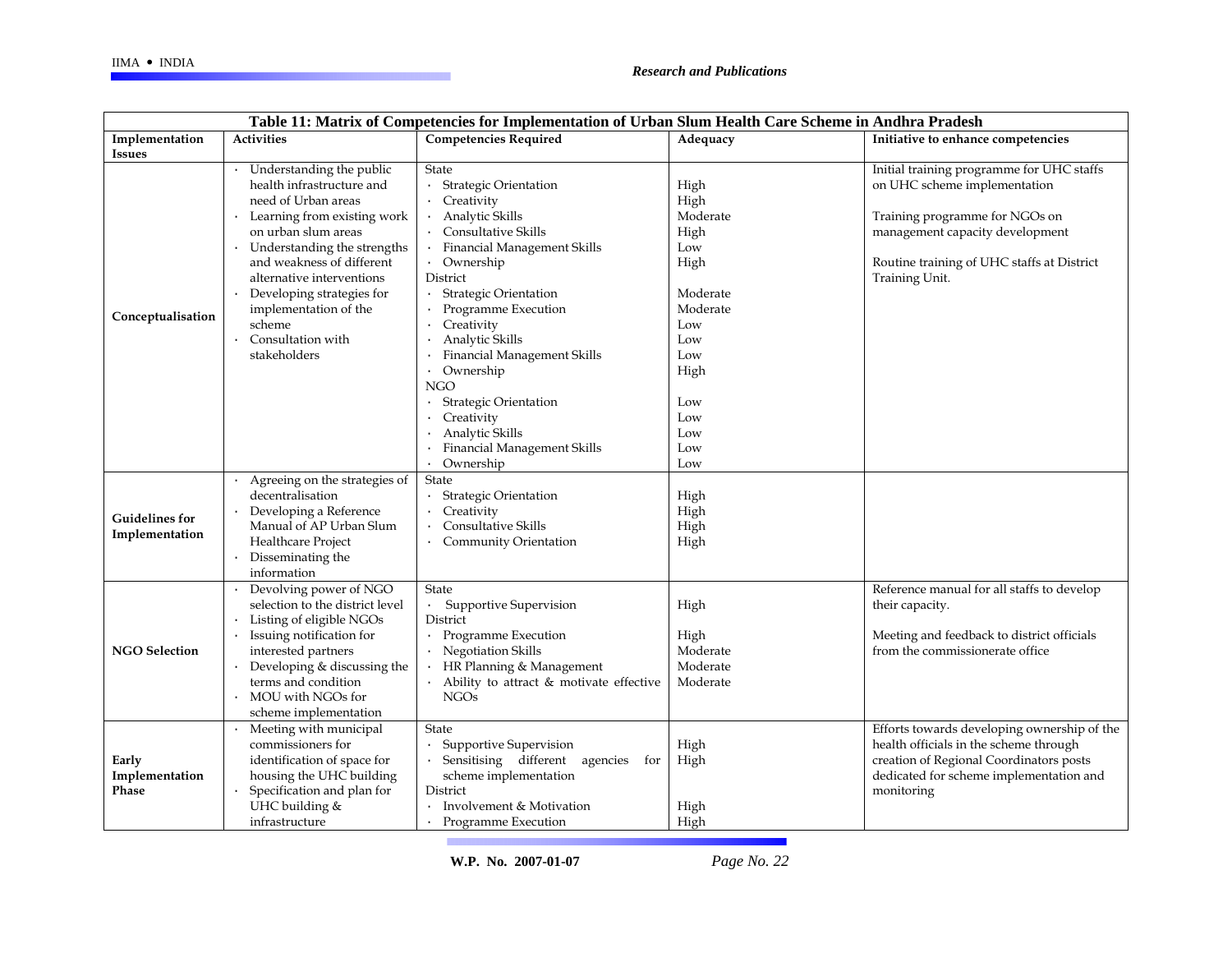| Table 11: Matrix of Competencies for Implementation of Urban Slum Health Care Scheme in Andhra Pradesh |                                |                              |          |                                              |  |  |  |  |
|--------------------------------------------------------------------------------------------------------|--------------------------------|------------------------------|----------|----------------------------------------------|--|--|--|--|
| Implementation                                                                                         | <b>Activities</b>              | <b>Competencies Required</b> | Adequacy | Initiative to enhance competencies           |  |  |  |  |
| <b>Issues</b>                                                                                          |                                |                              |          |                                              |  |  |  |  |
|                                                                                                        | · Training of UHC staffs at    | · Supervision Skills         | Moderate |                                              |  |  |  |  |
|                                                                                                        | different training             | · Hand holding support       | Low      |                                              |  |  |  |  |
|                                                                                                        | institutions                   | <b>NGO</b>                   |          |                                              |  |  |  |  |
|                                                                                                        | Developing NGO                 | · Commitment                 | Moderate |                                              |  |  |  |  |
|                                                                                                        | management capacity            | Involvement & Motivation     | Low      |                                              |  |  |  |  |
|                                                                                                        | Developing monitoring          | · Programme Execution        | Moderate |                                              |  |  |  |  |
|                                                                                                        | capacity of district officials |                              |          |                                              |  |  |  |  |
|                                                                                                        | Dealing with NGOs              | <b>State</b>                 |          | Efforts towards developing management        |  |  |  |  |
|                                                                                                        | involved in scheme             | Supportive Supervision       | High     | capacity of NGOs through training &          |  |  |  |  |
|                                                                                                        | implementation                 | · Fund Management            | Moderate | sensitisation programme.                     |  |  |  |  |
|                                                                                                        | Dealing with intersectoral     | District                     |          |                                              |  |  |  |  |
|                                                                                                        | partners like local            | <b>Strategic Orientation</b> | Moderate | Constant supervision from the state level.   |  |  |  |  |
| Scheme<br>Management                                                                                   | municipalities, anganwadi      | · Involvement & Motivation   | High     |                                              |  |  |  |  |
|                                                                                                        | workers & health authorities   | Supervision                  | Moderate | Implementation of scheme delegated to        |  |  |  |  |
|                                                                                                        | Defining payment schedule      | <b>Analytical Skills</b>     | Low      | district health officials.                   |  |  |  |  |
|                                                                                                        | & financial incentives for     | · Fund Management            | Low      |                                              |  |  |  |  |
|                                                                                                        | programme implementation       | NGO                          |          | Routine meeting at district HQ with UHC      |  |  |  |  |
|                                                                                                        | Ensuring participation of all  | · Programme Execution        | Moderate | and NGO officials.                           |  |  |  |  |
|                                                                                                        | stakeholders involved in       | · Partner Orientation        | Low      |                                              |  |  |  |  |
|                                                                                                        | scheme implementation          | · Commitment                 | Low      | Monthly UHC Advisory Committee meeting       |  |  |  |  |
|                                                                                                        | Ensuring proper functioning    | · Fund Management            | Low      | to discuss progress and solve problems.      |  |  |  |  |
|                                                                                                        | of referral linkages with      |                              |          |                                              |  |  |  |  |
|                                                                                                        | <b>FRU</b>                     |                              |          |                                              |  |  |  |  |
|                                                                                                        | Identifying crucial            | <b>State</b>                 |          | Creation of format for annual validation of  |  |  |  |  |
|                                                                                                        | indicators                     | · Supportive Supervision     | Moderate | <b>NGOs</b>                                  |  |  |  |  |
|                                                                                                        | Reporting requirement from     | District                     |          |                                              |  |  |  |  |
| Scheme<br>Monitoring                                                                                   | <b>UHC</b>                     | · Supervision and Monitoring | High     | Regional Coordinators dedicated for scheme   |  |  |  |  |
|                                                                                                        | Cross verification of reports  | Analytic Skills              | Low      | monitoring and handholding.                  |  |  |  |  |
|                                                                                                        | from UHC                       | · Reporting Process          | Moderate |                                              |  |  |  |  |
|                                                                                                        | Ensuring for proper use of     | · Commitment                 | High     | Additional District Medical and Health       |  |  |  |  |
|                                                                                                        | referral funds                 | <b>NGO</b>                   |          | Officer assisted by District Extension Media |  |  |  |  |
|                                                                                                        | Checking for possible frauds   | · Supervision and Monitoring | Low      | Officer responsible for monitoring the       |  |  |  |  |
|                                                                                                        | and misappropriation of        |                              |          | scheme at the district level.                |  |  |  |  |
|                                                                                                        | funds                          |                              |          |                                              |  |  |  |  |
|                                                                                                        | Ensuring participation of      | District                     |          | Creation of MAS to ensure community          |  |  |  |  |
| Participation of<br><b>Stakeholders</b>                                                                | MAS in the scheme              | · Facilitative Skills        | Moderate | participation.                               |  |  |  |  |
|                                                                                                        | Ensuring participation of      | • Involvement and Motivation | Moderate |                                              |  |  |  |  |
|                                                                                                        | local municipalities           | NGO                          |          | Including local municipal councillor in UHC  |  |  |  |  |
|                                                                                                        | Developing leadership skills   | • Motivation                 | Low      | advisory committee.                          |  |  |  |  |
|                                                                                                        | among UHC doctors &            |                              |          |                                              |  |  |  |  |
|                                                                                                        | NGO coordinator                |                              |          |                                              |  |  |  |  |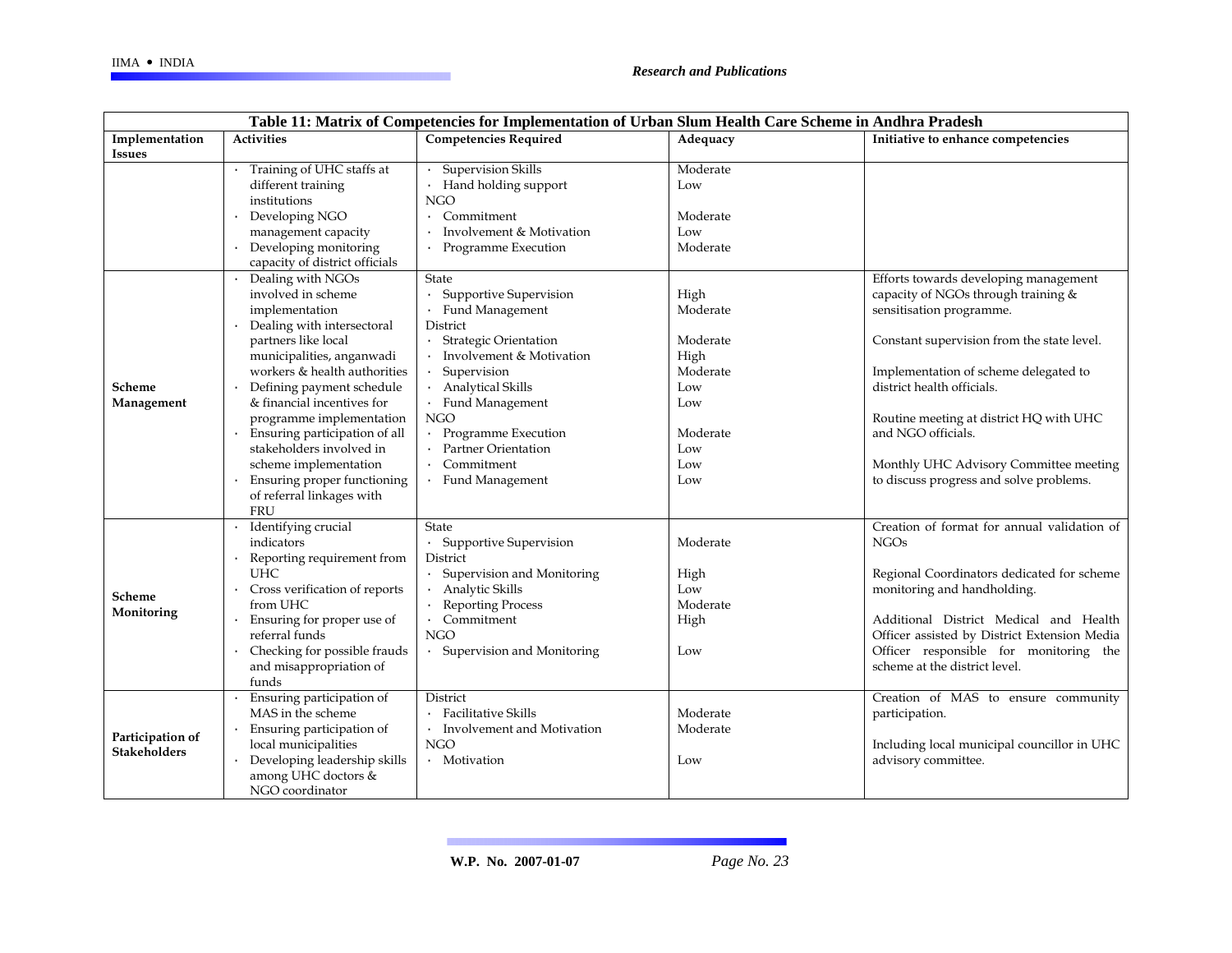| Table 12: Monitoring Indicators for Activities of the UHC |                              |  |  |  |  |  |
|-----------------------------------------------------------|------------------------------|--|--|--|--|--|
| <b>Activities of the UHC</b>                              | <b>Monitoring Indicators</b> |  |  |  |  |  |
| Antenatal Care                                            | Yes                          |  |  |  |  |  |
| Immunisation                                              | Yes                          |  |  |  |  |  |
| <b>Family Welfare Services</b>                            | Yes                          |  |  |  |  |  |
| RTI and STI                                               | Yes                          |  |  |  |  |  |
| General OP                                                | N <sub>0</sub>               |  |  |  |  |  |
| Childhood diseases                                        | Yes                          |  |  |  |  |  |
| Identification & Referral of high risk new born           | N <sub>0</sub>               |  |  |  |  |  |
| Counselling parents of low birth weight babies            | N <sub>0</sub>               |  |  |  |  |  |
| Counselling of pregnant women & mothers on nutrition      | N <sub>0</sub>               |  |  |  |  |  |
| Health Education and counselling                          | Yes                          |  |  |  |  |  |
| Conducting regular field visits                           | N <sub>0</sub>               |  |  |  |  |  |
| Behaviour change communication                            | N <sub>0</sub>               |  |  |  |  |  |
| Community mobilisation                                    | Yes                          |  |  |  |  |  |
| Referral Transport Fund                                   | N <sub>0</sub>               |  |  |  |  |  |